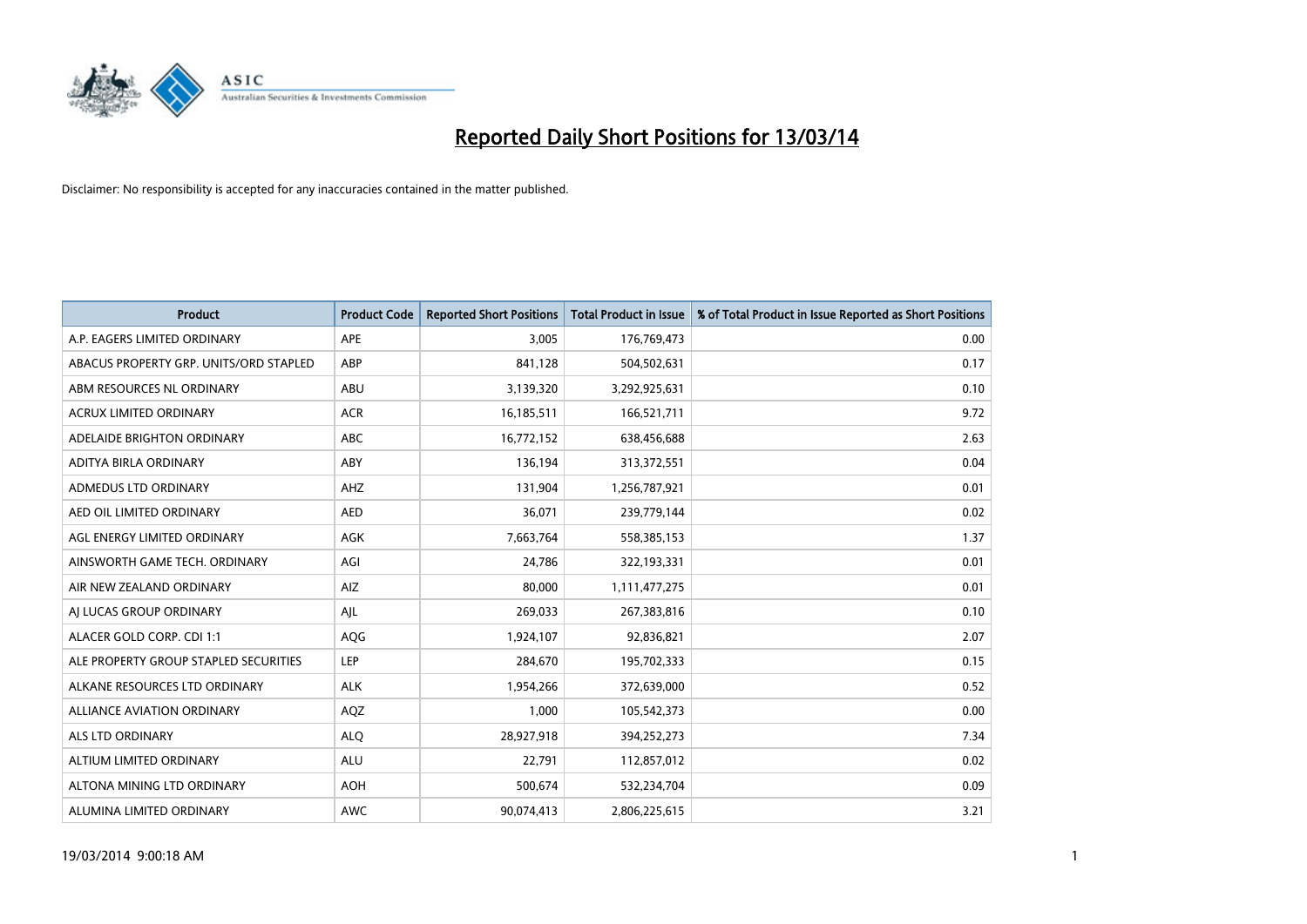

| <b>Product</b>                          | <b>Product Code</b> | <b>Reported Short Positions</b> | <b>Total Product in Issue</b> | % of Total Product in Issue Reported as Short Positions |
|-----------------------------------------|---------------------|---------------------------------|-------------------------------|---------------------------------------------------------|
| AMCOM TELECOMM, ORDINARY                | <b>AMM</b>          | 371,541                         | 244,557,101                   | 0.15                                                    |
| AMCOR LIMITED ORDINARY                  | <b>AMC</b>          | 3,075,314                       | 1,206,684,923                 | 0.25                                                    |
| AMP CAPITAL CHINA ORDINARY UNITS        | <b>AGF</b>          | 10,035,324                      | 366,112,610                   | 2.74                                                    |
| AMP LIMITED ORDINARY                    | AMP                 | 37,809,954                      | 2,957,737,964                 | 1.28                                                    |
| ANSELL LIMITED ORDINARY                 | <b>ANN</b>          | 3,910,970                       | 152,762,142                   | 2.56                                                    |
| ANTARES ENERGY LTD ORDINARY             | <b>AZZ</b>          | 1,013,156                       | 255,000,000                   | 0.40                                                    |
| ANZ BANKING GRP LTD ORDINARY            | <b>ANZ</b>          | 5,787,992                       | 2,744,118,670                 | 0.21                                                    |
| APA GROUP STAPLED SECURITIES            | <b>APA</b>          | 23,239,626                      | 835,750,807                   | 2.78                                                    |
| APN NEWS & MEDIA ORDINARY               | <b>APN</b>          | 10,700,801                      | 949,935,256                   | 1.13                                                    |
| AQUARIUS PLATINUM. ORDINARY             | <b>AOP</b>          | 2,879,898                       | 487,782,536                   | 0.59                                                    |
| AQUILA RESOURCES ORDINARY               | <b>AQA</b>          | 12,403,119                      | 411,804,442                   | 3.01                                                    |
| ARAFURA RESOURCE LTD ORDINARY           | <b>ARU</b>          | 38,002                          | 441,270,644                   | 0.01                                                    |
| ARB CORPORATION ORDINARY                | <b>ARP</b>          | 1,251,187                       | 72,493,302                    | 1.73                                                    |
| ARDENT LEISURE GROUP STAPLED SECURITIES | AAD                 | 2,740,324                       | 405,055,708                   | 0.68                                                    |
| ARENA REIT. ORDINARY UNITS              | <b>ARF</b>          | 28,196                          | 211,495,653                   | 0.01                                                    |
| ARISTOCRAT LEISURE ORDINARY             | ALL                 | 8,367,497                       | 551,418,047                   | 1.52                                                    |
| ARRIUM LTD ORDINARY                     | ARI                 | 23,247,655                      | 1,361,469,008                 | 1.71                                                    |
| ASCIANO LIMITED ORDINARY                | <b>AIO</b>          | 9,377,036                       | 975,385,664                   | 0.96                                                    |
| ASG GROUP LIMITED ORDINARY              | <b>ASZ</b>          | 553,838                         | 206,720,839                   | 0.27                                                    |
| ASPEN GROUP ORD/UNITS STAPLED           | APZ                 | 68,281                          | 119,946,366                   | 0.06                                                    |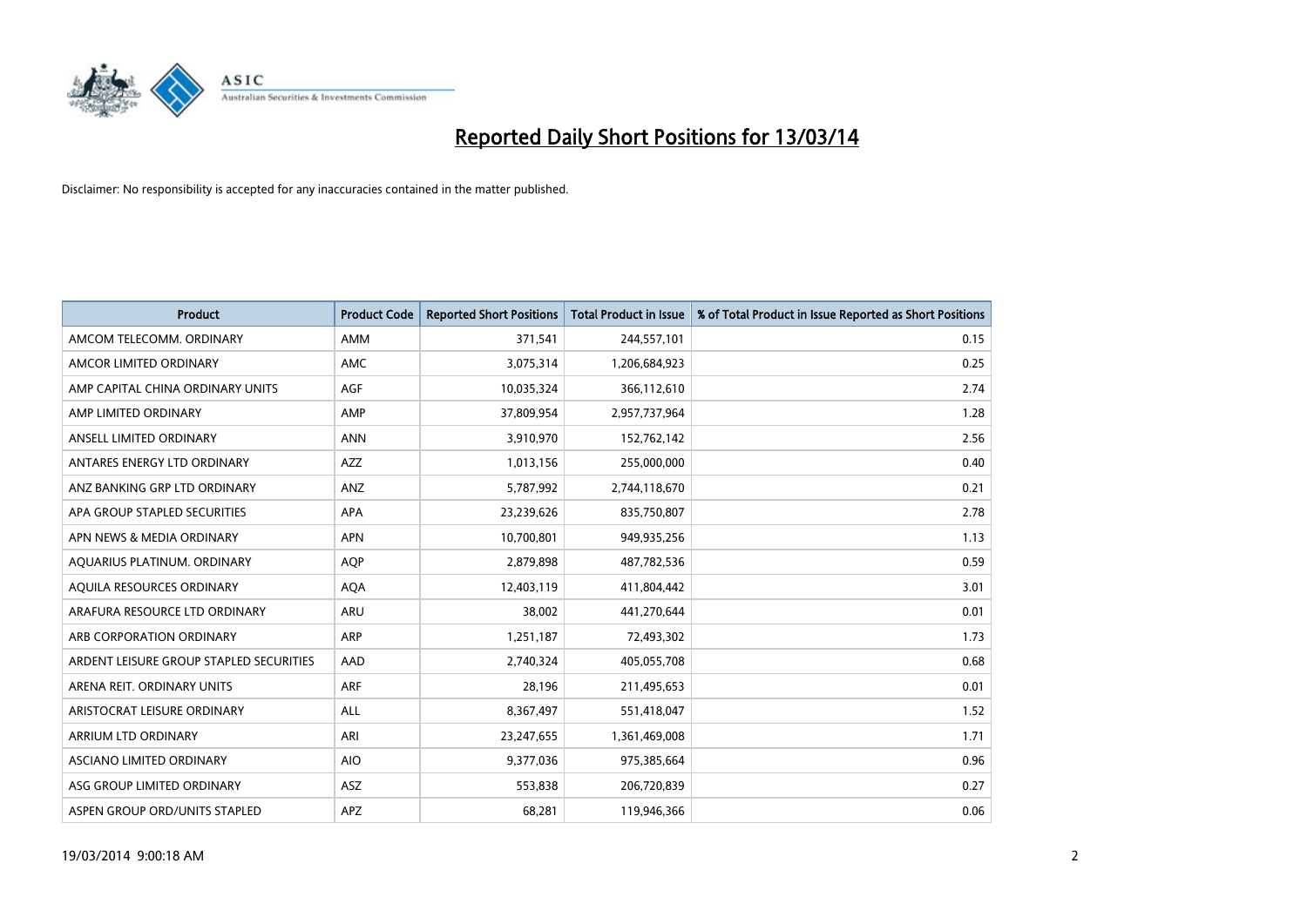

| <b>Product</b>                            | <b>Product Code</b> | <b>Reported Short Positions</b> | <b>Total Product in Issue</b> | % of Total Product in Issue Reported as Short Positions |
|-------------------------------------------|---------------------|---------------------------------|-------------------------------|---------------------------------------------------------|
| ASTRO JAP PROP GROUP STAPLED US PROHIBIT. | AIA                 | 27,213                          | 67,211,752                    | 0.04                                                    |
| ASX LIMITED ORDINARY                      | ASX                 | 3,984,647                       | 193,595,162                   | 2.06                                                    |
| ATLAS IRON LIMITED ORDINARY               | <b>AGO</b>          | 99,939,397                      | 915,496,158                   | 10.92                                                   |
| AURIZON HOLDINGS LTD ORDINARY             | AZJ                 | 6,926,741                       | 2,137,284,503                 | 0.32                                                    |
| <b>AURORA OIL &amp; GAS ORDINARY</b>      | <b>AUT</b>          | 5,828,902                       | 448,785,778                   | 1.30                                                    |
| <b>AUSDRILL LIMITED ORDINARY</b>          | <b>ASL</b>          | 32,731,661                      | 312,277,224                   | 10.48                                                   |
| AUSENCO LIMITED ORDINARY                  | AAX                 | 2,046,601                       | 168,449,799                   | 1.21                                                    |
| <b>AUSTAL LIMITED ORDINARY</b>            | ASB                 | 370,480                         | 346,379,377                   | 0.11                                                    |
| AUSTBROKERS HOLDINGS ORDINARY             | <b>AUB</b>          | 90                              | 59,642,171                    | 0.00                                                    |
| AUSTIN ENGINEERING ORDINARY               | ANG                 | 675,429                         | 84,274,004                    | 0.80                                                    |
| AUSTRALAND PROPERTY STAPLED SECURITY      | <b>ALZ</b>          | 3,050,245                       | 578,324,670                   | 0.53                                                    |
| AUSTRALIAN AGRICULT. ORDINARY             | AAC                 | 3,683,848                       | 532,294,404                   | 0.69                                                    |
| AUSTRALIAN INFR LTD ORDINARY              | <b>AIX</b>          | 20,098                          | 620,733,944                   | 0.00                                                    |
| AUSTRALIAN PHARM, ORDINARY                | API                 | 10,940,895                      | 488,115,883                   | 2.24                                                    |
| AUTOMOTIVE HOLDINGS ORDINARY              | <b>AHE</b>          | 774,799                         | 260,579,682                   | 0.30                                                    |
| AVEO GROUP STAPLED SECURITIES             | <b>AOG</b>          | 9,592,817                       | 500,111,460                   | 1.92                                                    |
| AWE LIMITED ORDINARY                      | <b>AWE</b>          | 473,915                         | 522,696,385                   | 0.09                                                    |
| AZONTO PET LTD ORDINARY                   | <b>APY</b>          |                                 | 1,158,625,100                 | 0.00                                                    |
| <b>BANDANNA ENERGY ORDINARY</b>           | <b>BND</b>          | 24,218,663                      | 528,481,199                   | 4.58                                                    |
| BANK OF QUEENSLAND. ORDINARY              | <b>BOQ</b>          | 4,838,693                       | 322,566,581                   | 1.50                                                    |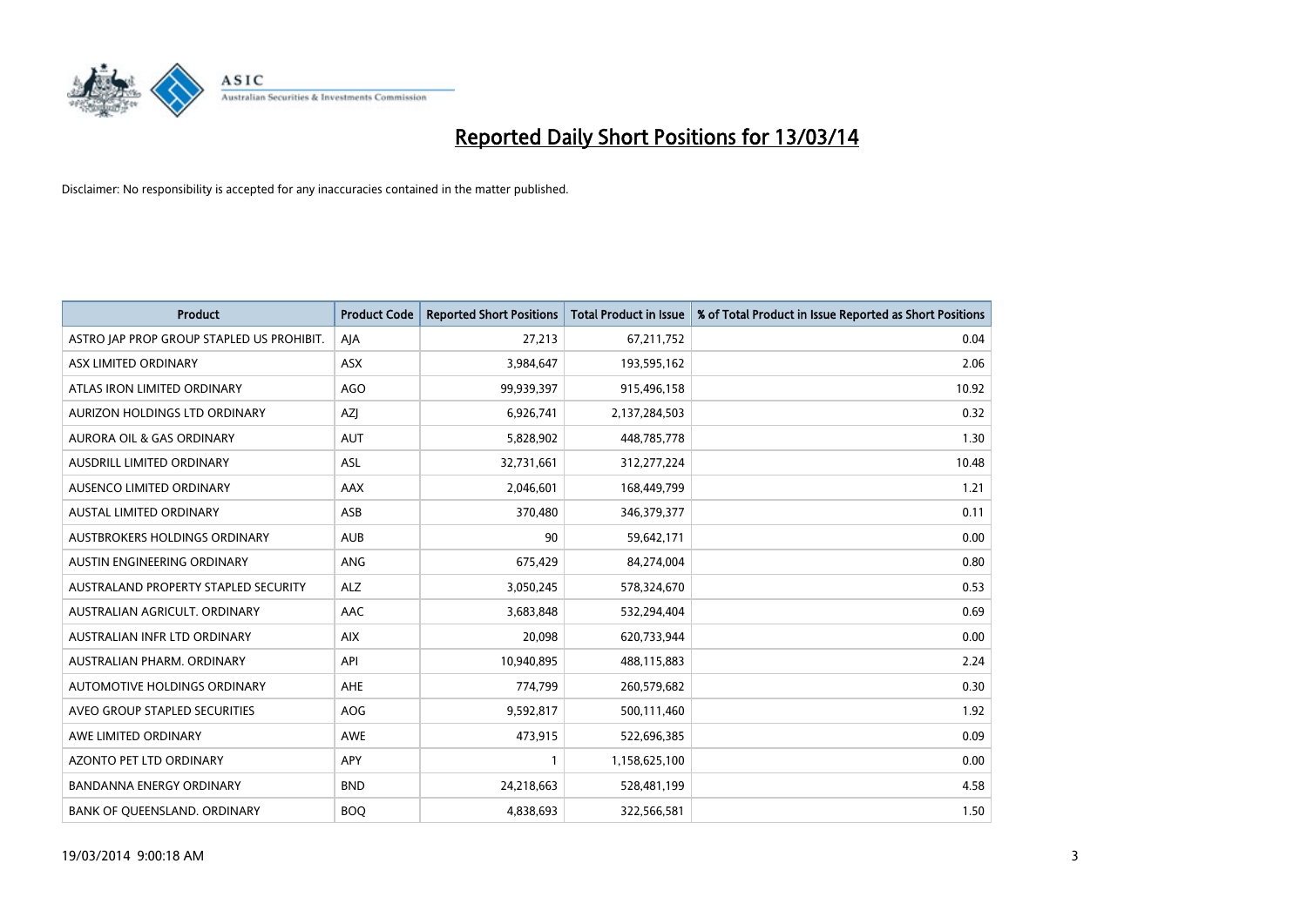

| <b>Product</b>                         | <b>Product Code</b> | <b>Reported Short Positions</b> | <b>Total Product in Issue</b> | % of Total Product in Issue Reported as Short Positions |
|----------------------------------------|---------------------|---------------------------------|-------------------------------|---------------------------------------------------------|
| <b>BANNERMAN RESOURCES ORDINARY</b>    | <b>BMN</b>          | 300,000                         | 322,885,298                   | 0.09                                                    |
| <b>BASE RES LIMITED ORDINARY</b>       | <b>BSE</b>          | 6,694,440                       | 561,840,029                   | 1.19                                                    |
| BATHURST RES LTD. ORDINARY             | <b>BRL</b>          | 12,192,512                      | 821,457,725                   | 1.48                                                    |
| BC IRON LIMITED ORDINARY               | <b>BCI</b>          | 338,506                         | 124,028,630                   | 0.27                                                    |
| BEACH ENERGY LIMITED ORDINARY          | <b>BPT</b>          | 23,768,974                      | 1,283,241,004                 | 1.85                                                    |
| BEADELL RESOURCE LTD ORDINARY          | <b>BDR</b>          | 40,096,199                      | 790,777,280                   | 5.07                                                    |
| BENDIGO AND ADELAIDE ORDINARY          | <b>BEN</b>          | 10,673,186                      | 410,297,092                   | 2.60                                                    |
| <b>BENITEC BIOPHARMA ORDINARY</b>      | <b>BLT</b>          | 1,143                           | 100,115,987                   | 0.00                                                    |
| BENTHAM IMF LTD ORDINARY               | <b>IMF</b>          | 3,798,751                       | 164,380,143                   | 2.31                                                    |
| BERKELEY RESOURCES ORDINARY            | <b>BKY</b>          | 31,002                          | 180,361,323                   | 0.02                                                    |
| BETASHARES ASX RES ETF UNITS           | <b>ORE</b>          | 517,432                         | 3,022,150                     | 17.12                                                   |
| <b>BHP BILLITON LIMITED ORDINARY</b>   | <b>BHP</b>          | 8,068,678                       | 3,211,691,105                 | 0.25                                                    |
| <b>BILLABONG ORDINARY</b>              | <b>BBG</b>          | 18,322,644                      | 878,020,691                   | 2.09                                                    |
| <b>BIONOMICS LIMITED ORDINARY</b>      | <b>BNO</b>          | 210                             | 417,311,567                   | 0.00                                                    |
| <b>BISALLOY STEEL ORDINARY</b>         | <b>BIS</b>          | 1.503                           | 43,987,234                    | 0.00                                                    |
| <b>BLACKMORES LIMITED ORDINARY</b>     | <b>BKL</b>          | 5,629                           | 17,046,032                    | 0.03                                                    |
| BLACKTHORN RESOURCES ORD US PROHIBITED | <b>BTR</b>          | 307,234                         | 164,285,950                   | 0.19                                                    |
| BLUESCOPE STEEL LTD ORDINARY           | <b>BSL</b>          | 6,249,946                       | 558,733,728                   | 1.12                                                    |
| <b>BOART LONGYEAR ORDINARY</b>         | <b>BLY</b>          | 45, 181, 264                    | 461,163,412                   | 9.80                                                    |
| <b>BOOM LOGISTICS ORDINARY</b>         | <b>BOL</b>          | 78.625                          | 474.868.764                   | 0.02                                                    |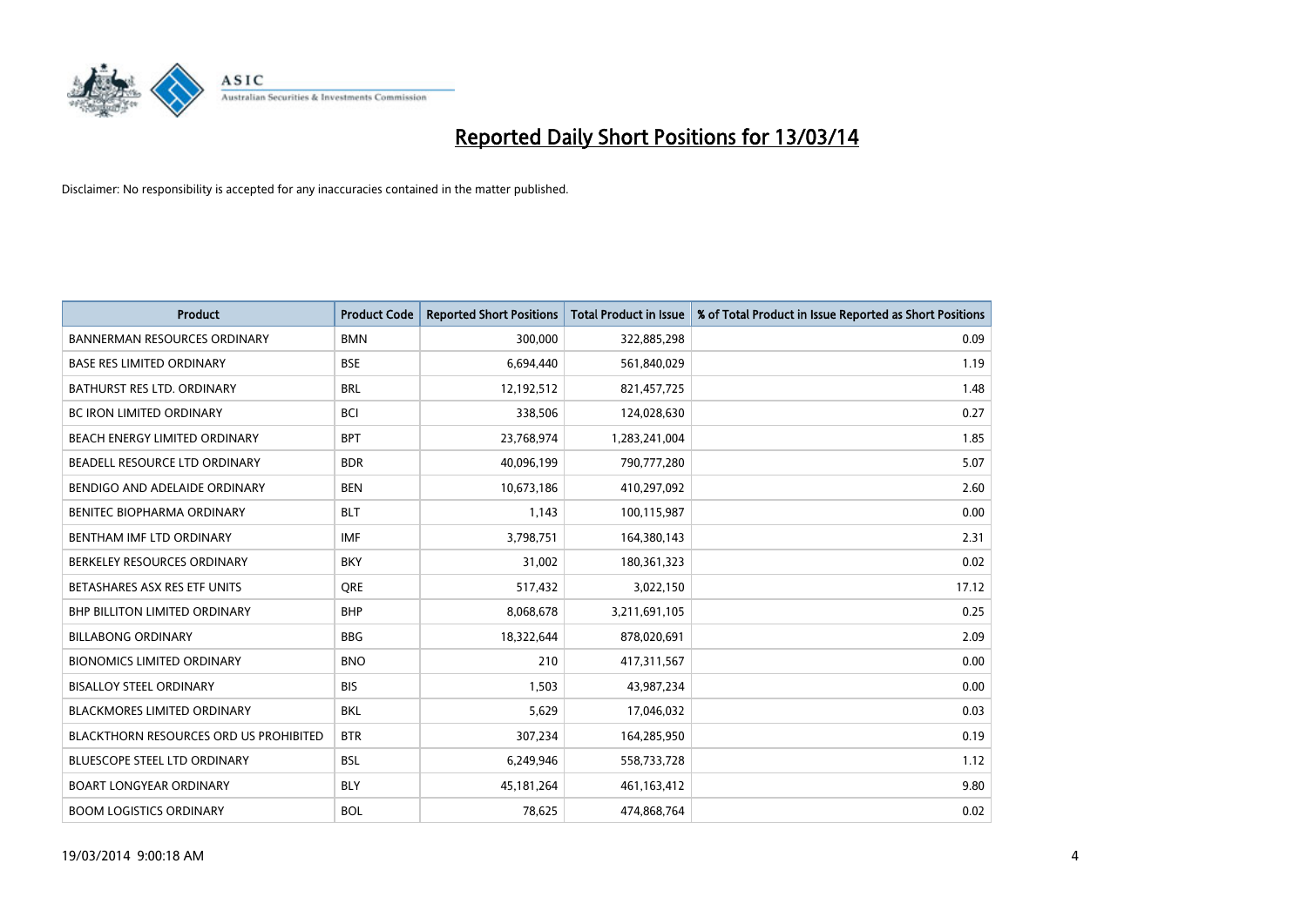

| <b>Product</b>                           | <b>Product Code</b> | <b>Reported Short Positions</b> | <b>Total Product in Issue</b> | % of Total Product in Issue Reported as Short Positions |
|------------------------------------------|---------------------|---------------------------------|-------------------------------|---------------------------------------------------------|
| <b>BORAL LIMITED, ORDINARY</b>           | <b>BLD</b>          | 35,901,199                      | 778,739,826                   | 4.61                                                    |
| <b>BRADKEN LIMITED ORDINARY</b>          | <b>BKN</b>          | 17,712,563                      | 169,240,662                   | 10.47                                                   |
| <b>BRAMBLES LIMITED ORDINARY</b>         | <b>BXB</b>          | 1,590,484                       | 1,562,112,190                 | 0.10                                                    |
| BREVILLE GROUP LTD ORDINARY              | <b>BRG</b>          | 2,341,865                       | 130,095,322                   | 1.80                                                    |
| <b>BRICKWORKS LIMITED ORDINARY</b>       | <b>BKW</b>          | 86,969                          | 148,038,996                   | 0.06                                                    |
| BROCKMAN MINING LTD ORDINARY             | <b>BCK</b>          | 36                              | 8,381,982,131                 | 0.00                                                    |
| BT INVESTMENT MNGMNT ORDINARY            | <b>BTT</b>          | 799.076                         | 282,727,073                   | 0.28                                                    |
| <b>BURU ENERGY ORDINARY</b>              | <b>BRU</b>          | 13,341,993                      | 298,505,530                   | 4.47                                                    |
| <b>BWP TRUST ORDINARY UNITS</b>          | <b>BWP</b>          | 5,842,378                       | 634,395,195                   | 0.92                                                    |
| CABCHARGE AUSTRALIA ORDINARY             | CAB                 | 9,252,209                       | 120,430,683                   | 7.68                                                    |
| <b>CALTEX AUSTRALIA ORDINARY</b>         | <b>CTX</b>          | 1,886,722                       | 270,000,000                   | 0.70                                                    |
| <b>CARDNO LIMITED ORDINARY</b>           | <b>CDD</b>          | 6,484,126                       | 146,779,250                   | 4.42                                                    |
| <b>CARINDALE PROPERTY UNIT</b>           | <b>CDP</b>          | 523                             | 70,000,000                    | 0.00                                                    |
| CARNARVON PETROLEUM ORDINARY             | <b>CVN</b>          | 12,220                          | 986,565,952                   | 0.00                                                    |
| CARSALES.COM LTD ORDINARY                | <b>CRZ</b>          | 7,295,301                       | 237,773,965                   | 3.07                                                    |
| CASH CONVERTERS ORDINARY                 | CCV                 | 10,000,939                      | 426,302,767                   | 2.35                                                    |
| CEDAR WOODS PROP. ORDINARY               | <b>CWP</b>          | 64,285                          | 73,732,683                    | 0.09                                                    |
| CENTRAL PETROLEUM ORDINARY               | <b>CTP</b>          | 841,787                         | 309,219,473                   | 0.27                                                    |
| <b>CERAMIC FUEL CELLS ORDINARY</b>       | <b>CFU</b>          | 4,058                           | 1,751,724,324                 | 0.00                                                    |
| CFS RETAIL TRUST GRP DEFERRED SETTLEMENT | <b>CFXDA</b>        | 63,548,121                      | 3,018,050,810                 | 2.11                                                    |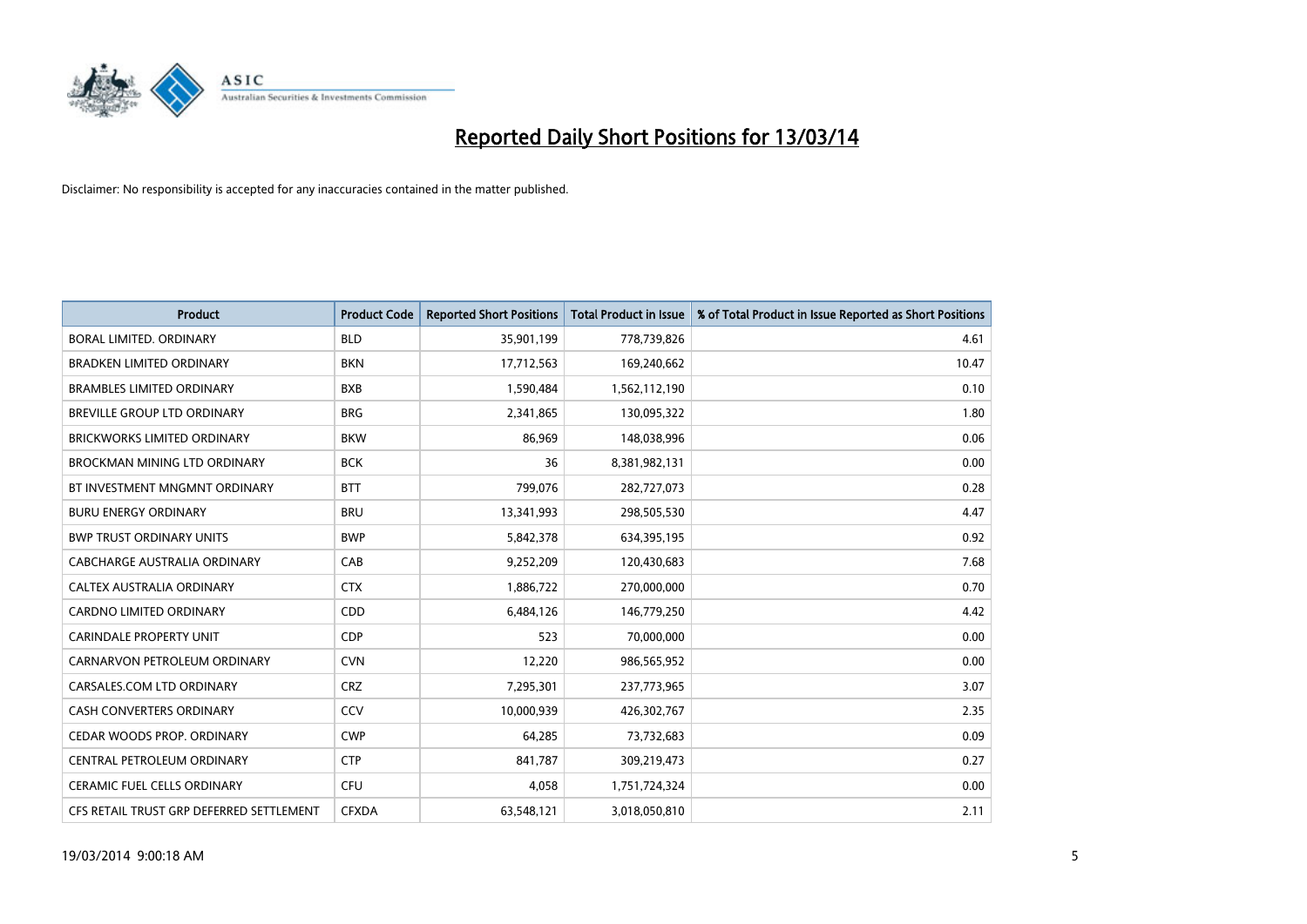

| <b>Product</b>                          | <b>Product Code</b> | <b>Reported Short Positions</b> | <b>Total Product in Issue</b> | % of Total Product in Issue Reported as Short Positions |
|-----------------------------------------|---------------------|---------------------------------|-------------------------------|---------------------------------------------------------|
| CHALLENGER DIV.PRO. STAPLED UNITS       | <b>CDI</b>          | 142,459                         | 214,101,013                   | 0.07                                                    |
| CHALLENGER LIMITED ORDINARY             | <b>CGF</b>          | 1,251,332                       | 530,862,585                   | 0.24                                                    |
| CHARTER HALL GROUP STAPLED US PROHIBIT. | <b>CHC</b>          | 472,659                         | 347,925,558                   | 0.14                                                    |
| <b>CHARTER HALL RETAIL UNITS</b>        | <b>CQR</b>          | 10,078,125                      | 369,040,750                   | 2.73                                                    |
| <b>CHORUS LIMITED ORDINARY</b>          | <b>CNU</b>          | 232,658                         | 396,369,767                   | 0.06                                                    |
| CITIGOLD CORP LTD ORDINARY              | <b>CTO</b>          | 153,427                         | 1,495,764,906                 | 0.01                                                    |
| CLINUVEL PHARMACEUT. ORDINARY           | <b>CUV</b>          | 600                             | 38,217,038                    | 0.00                                                    |
| COAL OF AFRICA LTD ORDINARY             | <b>CZA</b>          | 426                             | 1,048,368,613                 | 0.00                                                    |
| COALSPUR MINES LTD ORDINARY             | <b>CPL</b>          | 7,301,523                       | 641,394,435                   | 1.14                                                    |
| <b>COBAR CONSOLIDATED ORDINARY</b>      | CCU                 | 100,000                         | 329,715,353                   | 0.03                                                    |
| COCA-COLA AMATIL ORDINARY               | <b>CCL</b>          | 16,923,331                      | 763,590,249                   | 2.22                                                    |
| COCHLEAR LIMITED ORDINARY               | <b>COH</b>          | 9,675,667                       | 57,062,020                    | 16.96                                                   |
| <b>COCKATOO COAL ORDINARY</b>           | COK                 | 167,987                         | 4,529,134,266                 | 0.00                                                    |
| <b>CODAN LIMITED ORDINARY</b>           | <b>CDA</b>          | 576,660                         | 176,969,924                   | 0.33                                                    |
| COFFEY INTERNATIONAL ORDINARY           | <b>COF</b>          | 18,923                          | 255,833,165                   | 0.01                                                    |
| <b>COKAL LTD ORDINARY</b>               | <b>CKA</b>          | 44,496,515                      | 471,103,926                   | 9.45                                                    |
| <b>COLLECTION HOUSE ORDINARY</b>        | <b>CLH</b>          | 2,235,089                       | 128,969,148                   | 1.73                                                    |
| <b>COLLINS FOODS LTD ORDINARY</b>       | <b>CKF</b>          | 5,114                           | 93,000,003                    | 0.01                                                    |
| COMMONWEALTH BANK, ORDINARY             | <b>CBA</b>          | 10,295,053                      | 1,611,928,836                 | 0.64                                                    |
| COMMONWEALTH PROP ORDINARY UNITS        | <b>CPA</b>          | 3,280,597                       | 2,347,003,413                 | 0.14                                                    |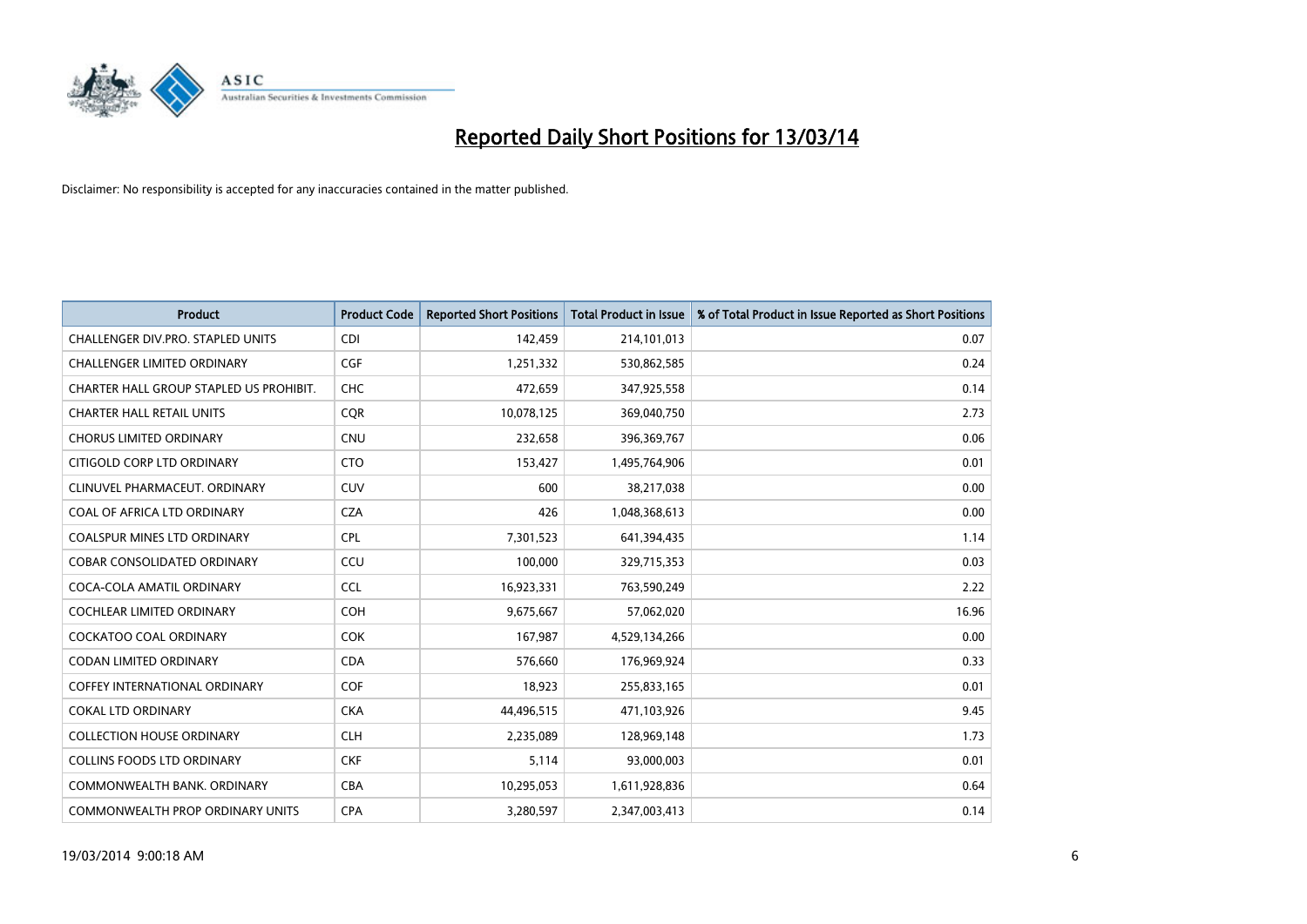

| <b>Product</b>                          | <b>Product Code</b> | <b>Reported Short Positions</b> | <b>Total Product in Issue</b> | % of Total Product in Issue Reported as Short Positions |
|-----------------------------------------|---------------------|---------------------------------|-------------------------------|---------------------------------------------------------|
| <b>COMPASS RESOURCES ORDINARY</b>       | <b>CMR</b>          | 7,472                           | 1,403,744,100                 | 0.00                                                    |
| COMPUTERSHARE LTD ORDINARY              | <b>CPU</b>          | 10,746,549                      | 556,203,079                   | 1.93                                                    |
| <b>COOPER ENERGY LTD ORDINARY</b>       | <b>COE</b>          | 200,133                         | 329,235,509                   | 0.06                                                    |
| CORP TRAVEL LIMITED ORDINARY            | <b>CTD</b>          | 46,237                          | 89,890,762                    | 0.05                                                    |
| <b>COVER-MORE GRP LTD ORDINARY</b>      | <b>CVO</b>          | 2,300,822                       | 317,750,000                   | 0.72                                                    |
| <b>CREDIT CORP GROUP ORDINARY</b>       | <b>CCP</b>          | 168,024                         | 46,131,882                    | 0.36                                                    |
| <b>CROMWELL PROP STAPLED SECURITIES</b> | <b>CMW</b>          | 15,096,488                      | 1,724,697,156                 | 0.88                                                    |
| <b>CROWE HORWATH AUS ORDINARY</b>       | <b>CRH</b>          | 1,338,892                       | 273,005,429                   | 0.49                                                    |
| CROWN RESORTS LTD ORDINARY              | <b>CWN</b>          | 4,115,138                       | 728,394,185                   | 0.56                                                    |
| <b>CSG LIMITED ORDINARY</b>             | CSV                 | 8,210                           | 278,973,075                   | 0.00                                                    |
| <b>CSL LIMITED ORDINARY</b>             | <b>CSL</b>          | 895,784                         | 483,937,977                   | 0.19                                                    |
| <b>CSR LIMITED ORDINARY</b>             | <b>CSR</b>          | 14,899,924                      | 506,000,315                   | 2.94                                                    |
| <b>CUDECO LIMITED ORDINARY</b>          | CDU                 | 8,298,366                       | 234,033,408                   | 3.55                                                    |
| DART ENERGY LTD ORDINARY                | <b>DTE</b>          | 4,636,313                       | 1,108,752,733                 | 0.42                                                    |
| DATA#3 LIMITED ORDINARY                 | <b>DTL</b>          | 239,595                         | 153,974,950                   | 0.16                                                    |
| DAVID JONES LIMITED ORDINARY            | <b>DIS</b>          | 33,651,985                      | 537,137,845                   | 6.27                                                    |
| <b>DECMIL GROUP LIMITED ORDINARY</b>    | <b>DCG</b>          | 3,282,586                       | 168,657,794                   | 1.95                                                    |
| DEEP YELLOW LIMITED ORDINARY            | <b>DYL</b>          | 10,002                          | 1,617,041,367                 | 0.00                                                    |
| DEVINE LIMITED ORDINARY                 | <b>DVN</b>          | 10,000                          | 158,730,556                   | 0.01                                                    |
| DEXUS PROPERTY GROUP STAPLED UNITS      | <b>DXS</b>          | 10,040,728                      | 5,334,350,325                 | 0.19                                                    |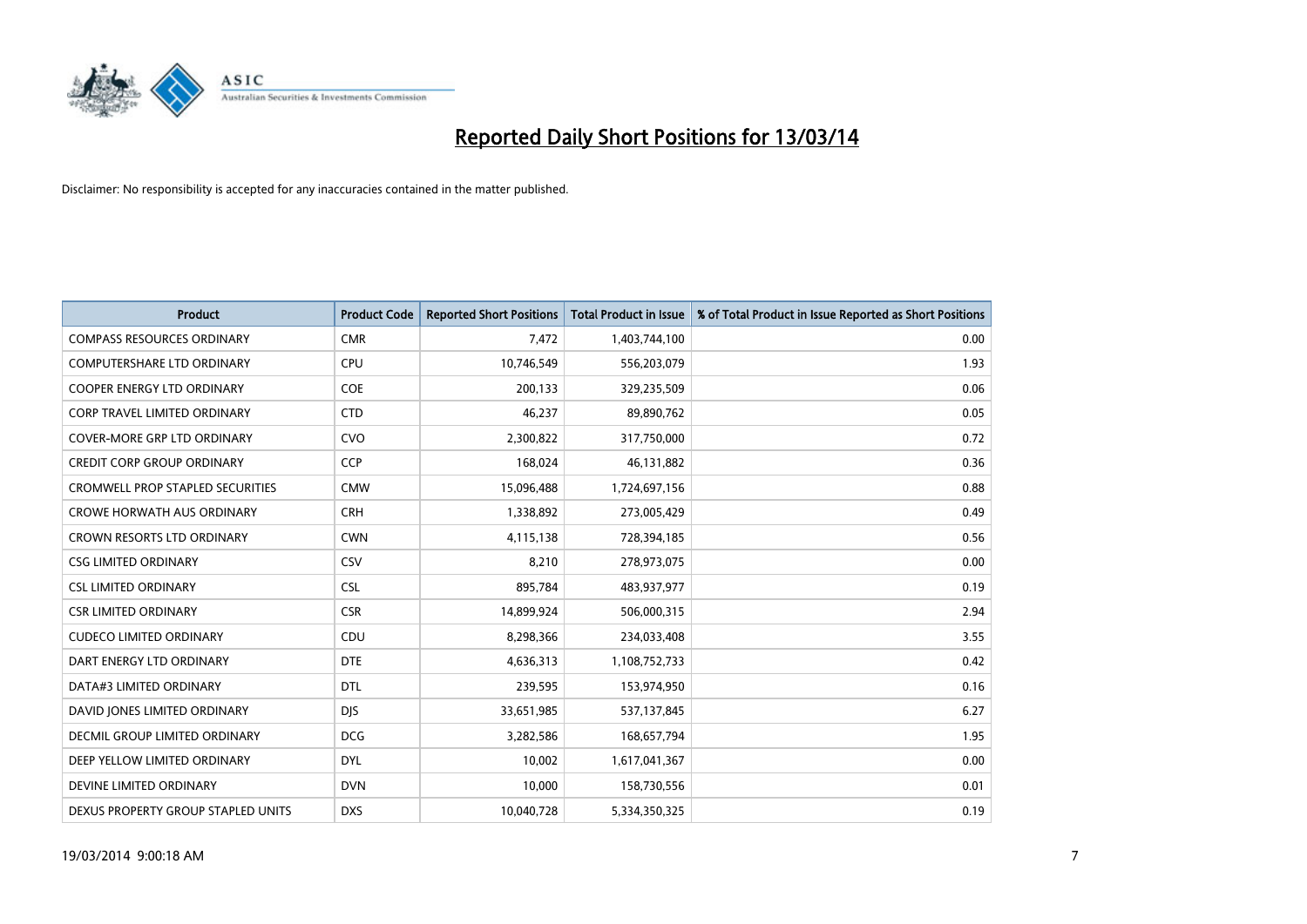

| <b>Product</b>                       | <b>Product Code</b> | <b>Reported Short Positions</b> | <b>Total Product in Issue</b> | % of Total Product in Issue Reported as Short Positions |
|--------------------------------------|---------------------|---------------------------------|-------------------------------|---------------------------------------------------------|
| DICK SMITH HLDGS ORDINARY            | <b>DSH</b>          | 11,659,252                      | 236,511,364                   | 4.93                                                    |
| DISCOVERY METALS LTD ORDINARY        | <b>DML</b>          | 4,360,003                       | 560,034,418                   | 0.78                                                    |
| DOMINO PIZZA ENTERPR ORDINARY        | <b>DMP</b>          | 1,821,029                       | 85,915,713                    | 2.12                                                    |
| DONACO INTERNATIONAL ORDINARY        | <b>DNA</b>          | 1,221,194                       | 402,686,786                   | 0.30                                                    |
| DORAY MINERALS LTD ORDINARY          | <b>DRM</b>          | 2,645                           | 163,326,768                   | 0.00                                                    |
| DOWNER EDI LIMITED ORDINARY          | <b>DOW</b>          | 14,828,391                      | 434,734,970                   | 3.41                                                    |
| DRAGON MINING LTD ORDINARY           | <b>DRA</b>          | 50.000                          | 88,840,613                    | 0.06                                                    |
| DRILLSEARCH ENERGY ORDINARY          | <b>DLS</b>          | 12,826,205                      | 432,965,895                   | 2.96                                                    |
| DUET GROUP STAPLED US PROHIBIT.      | <b>DUE</b>          | 19,659,026                      | 1,296,528,384                 | 1.52                                                    |
| DULUXGROUP LIMITED ORDINARY          | <b>DLX</b>          | 1,870,231                       | 381,093,950                   | 0.49                                                    |
| <b>DWS LTD ORDINARY</b>              | <b>DWS</b>          | 7,001                           | 132,362,763                   | 0.01                                                    |
| ECHO ENTERTAINMENT ORDINARY          | <b>EGP</b>          | 25,141,181                      | 825,672,730                   | 3.04                                                    |
| <b>ELDERS LIMITED ORDINARY</b>       | <b>ELD</b>          | 19,776,311                      | 455,013,329                   | 4.35                                                    |
| ELEMENTAL MINERALS ORDINARY          | <b>ELM</b>          | 543.213                         | 303,263,391                   | 0.18                                                    |
| <b>EMECO HOLDINGS ORDINARY</b>       | <b>EHL</b>          | 14,227,812                      | 599,675,707                   | 2.37                                                    |
| <b>ENDEAVOUR MIN CORP CDI 1:1</b>    | <b>EVR</b>          | 642,519                         | 68,203,015                    | 0.94                                                    |
| <b>ENERGY RESOURCES ORDINARY 'A'</b> | <b>ERA</b>          | 11,058,703                      | 517,725,062                   | 2.14                                                    |
| ENERGY WORLD CORPOR. ORDINARY        | <b>EWC</b>          | 63,274,412                      | 1,734,166,672                 | 3.65                                                    |
| <b>ENVESTRA LIMITED ORDINARY</b>     | <b>ENV</b>          | 232,974                         | 1,796,808,474                 | 0.01                                                    |
| EQUATORIAL RES LTD ORDINARY          | <b>EQX</b>          | 2.009                           | 122,185,353                   | 0.00                                                    |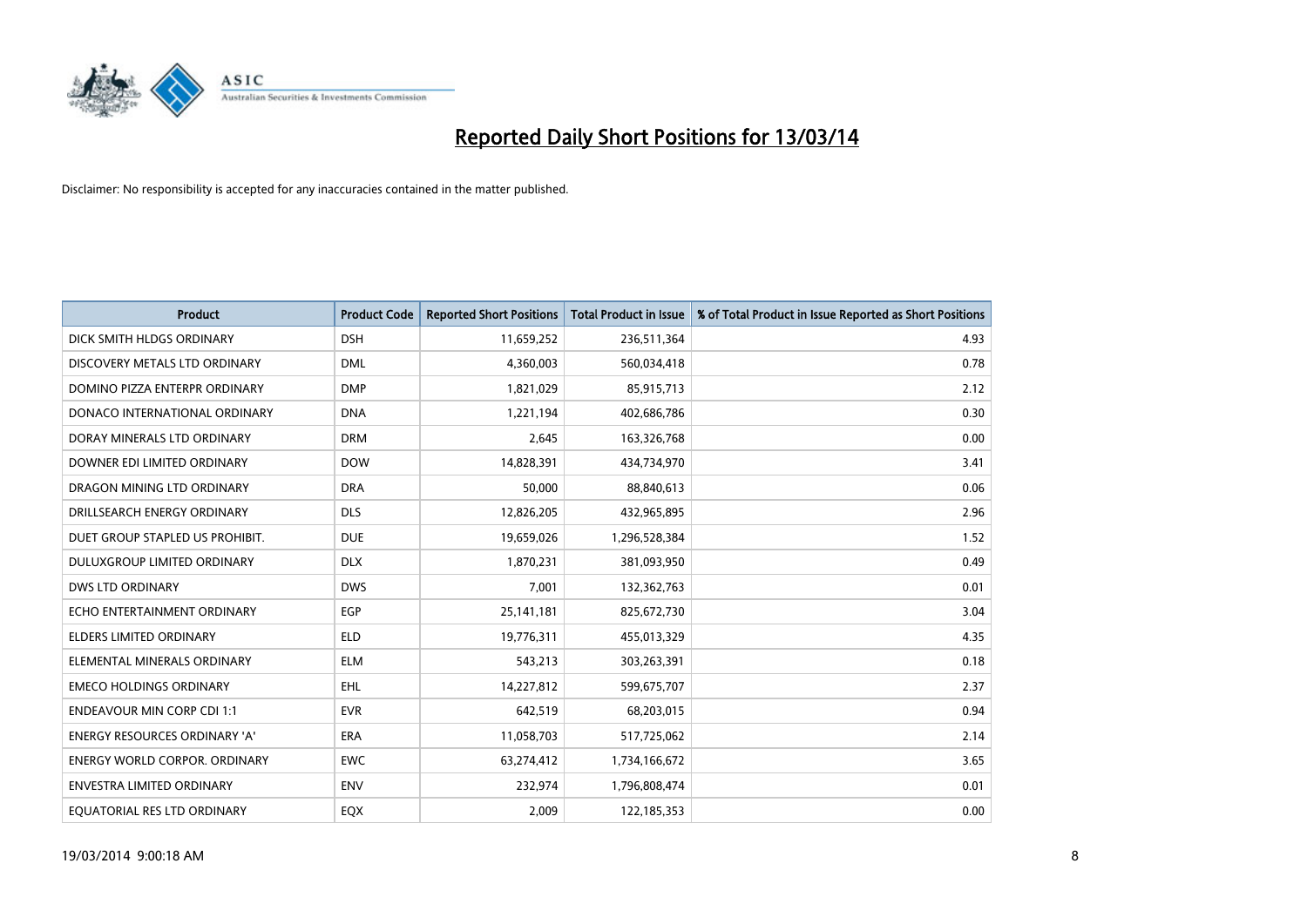

| <b>Product</b>                         | <b>Product Code</b> | <b>Reported Short Positions</b> | <b>Total Product in Issue</b> | % of Total Product in Issue Reported as Short Positions |
|----------------------------------------|---------------------|---------------------------------|-------------------------------|---------------------------------------------------------|
| ERM POWER LIMITED ORDINARY             | <b>EPW</b>          | 820,226                         | 238,714,606                   | 0.34                                                    |
| ESERVGLOBAL LIMITED ORDINARY           | ESV                 | 3,000,000                       | 253,545,997                   | 1.18                                                    |
| ETHANE PIPELINE STAPLED SECURITIES     | <b>EPX</b>          | 9,488                           | 69,302,275                    | 0.01                                                    |
| EVOLUTION MINING LTD ORDINARY          | <b>EVN</b>          | 28,402,741                      | 708,652,367                   | 4.01                                                    |
| FAIRFAX MEDIA LTD ORDINARY             | <b>FXI</b>          | 146,171,083                     | 2,351,955,725                 | 6.21                                                    |
| <b>FANTASTIC HOLDINGS ORDINARY</b>     | <b>FAN</b>          | 19,107                          | 103,068,398                   | 0.02                                                    |
| <b>FAR LTD ORDINARY</b>                | <b>FAR</b>          | 33,709,070                      | 2,499,846,742                 | 1.35                                                    |
| FEDERATION CNTRES ORD/UNIT STAPLED SEC | <b>FDC</b>          | 4,165,581                       | 1,427,641,565                 | 0.29                                                    |
| FISHER & PAYKEL H. ORDINARY            | <b>FPH</b>          | 1,621,729                       | 551,027,735                   | 0.29                                                    |
| FLEETWOOD CORP ORDINARY                | <b>FWD</b>          | 2,388,596                       | 60,522,619                    | 3.95                                                    |
| <b>FLETCHER BUILDING ORDINARY</b>      | <b>FBU</b>          | 1,490,964                       | 687,854,788                   | 0.22                                                    |
| <b>FLEXIGROUP LIMITED ORDINARY</b>     | <b>FXL</b>          | 1,071,934                       | 304,096,060                   | 0.35                                                    |
| FLIGHT CENTRE TRAVEL ORDINARY          | <b>FLT</b>          | 6,011,986                       | 100,554,606                   | 5.98                                                    |
| FLINDERS MINES LTD ORDINARY            | <b>FMS</b>          | 4,986,469                       | 2,100,866,748                 | 0.24                                                    |
| <b>FOCUS MINERALS LTD ORDINARY</b>     | <b>FML</b>          | 10,000,000                      | 9,137,375,877                 | 0.11                                                    |
| FORGE GROUP LIMITED ORDINARY           | FGE                 | 4,264,315                       | 86,169,014                    | 4.95                                                    |
| FORTESCUE METALS GRP ORDINARY          | <b>FMG</b>          | 145,981,919                     | 3,113,798,151                 | 4.69                                                    |
| G.U.D. HOLDINGS ORDINARY               | GUD                 | 3,894,814                       | 71,241,319                    | 5.47                                                    |
| <b>G8 EDUCATION LIMITED ORDINARY</b>   | <b>GEM</b>          | 4,333,454                       | 301,705,105                   | 1.44                                                    |
| <b>GALAXY RESOURCES ORDINARY</b>       | <b>GXY</b>          | 329.458                         | 1,027,073,389                 | 0.03                                                    |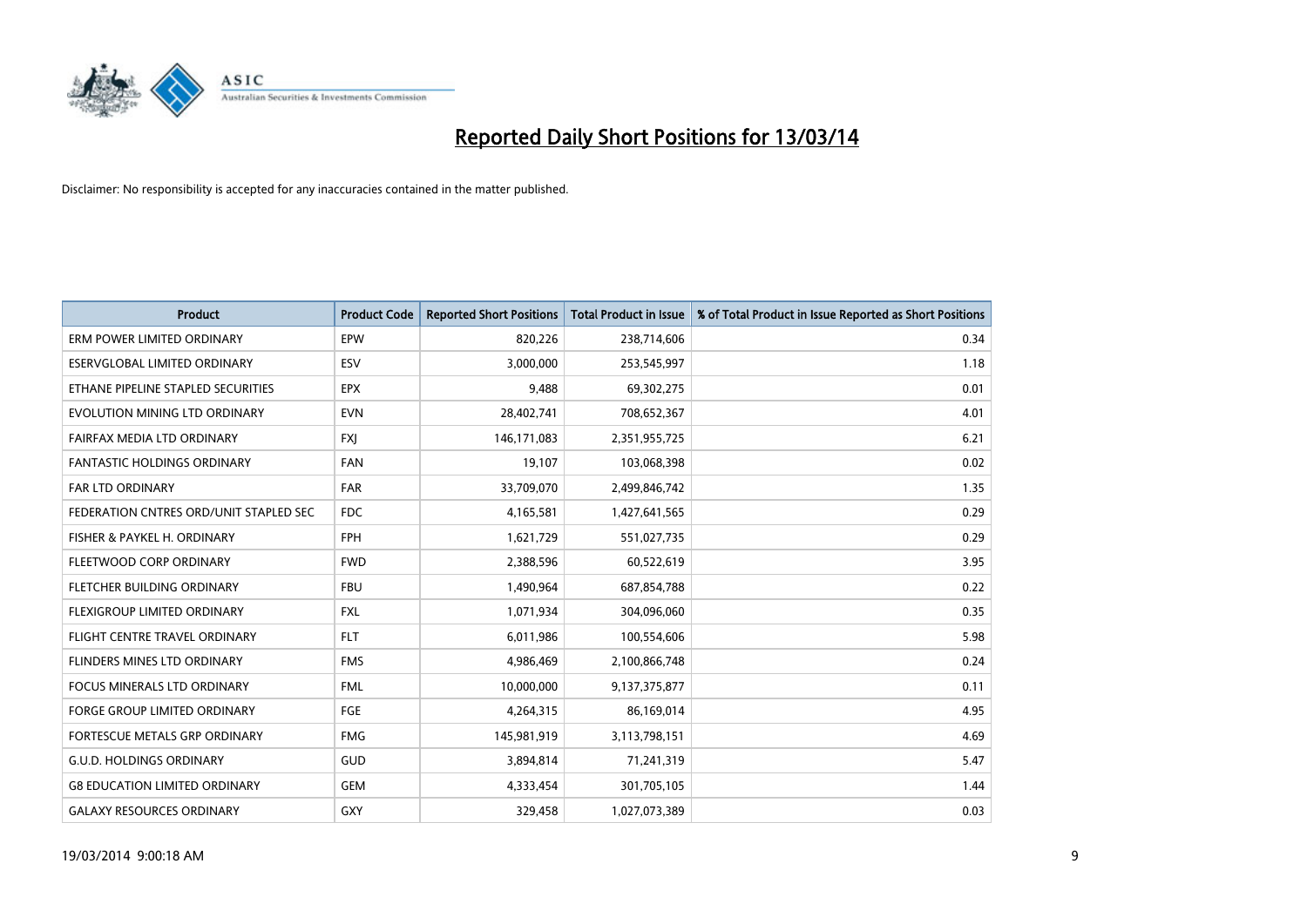

| <b>Product</b>                            | <b>Product Code</b> | <b>Reported Short Positions</b> | <b>Total Product in Issue</b> | % of Total Product in Issue Reported as Short Positions |
|-------------------------------------------|---------------------|---------------------------------|-------------------------------|---------------------------------------------------------|
| <b>GBST HOLDINGS., ORDINARY</b>           | GBT                 | 71,370                          | 66,561,725                    | 0.11                                                    |
| <b>GENETIC TECHNOLOGIES ORDINARY</b>      | <b>GTG</b>          | 1,258,500                       | 631,951,612                   | 0.20                                                    |
| <b>GEODYNAMICS LIMITED ORDINARY</b>       | GDY                 | 850                             | 406,452,608                   | 0.00                                                    |
| GI DYNAMICS, INC CDI US PROHIBITED        | GID                 | 920,140                         | 395,856,465                   | 0.23                                                    |
| <b>GINDALBIE METALS LTD ORDINARY</b>      | GBG                 | 45,440,638                      | 1,493,660,842                 | 3.04                                                    |
| <b>GOODMAN FIELDER, ORDINARY</b>          | <b>GFF</b>          | 54,410,352                      | 1,955,559,207                 | 2.78                                                    |
| <b>GOODMAN GROUP STAPLED</b>              | <b>GMG</b>          | 3,015,856                       | 1,727,685,976                 | 0.17                                                    |
| <b>GPT GROUP STAPLED SEC.</b>             | <b>GPT</b>          | 4,932,804                       | 1,685,779,634                 | 0.29                                                    |
| <b>GRAINCORP LIMITED A CLASS ORDINARY</b> | <b>GNC</b>          | 1,941,892                       | 228,855,628                   | 0.85                                                    |
| <b>GRANGE RESOURCES, ORDINARY</b>         | <b>GRR</b>          | 4,634,174                       | 1,157,097,869                 | 0.40                                                    |
| <b>GREENCROSS LIMITED ORDINARY</b>        | GXL                 | 1,255                           | 90,257,087                    | 0.00                                                    |
| <b>GREENLAND MIN EN LTD ORDINARY</b>      | GGG                 | 3,012,419                       | 574,572,911                   | 0.52                                                    |
| <b>GRYPHON MINERALS LTD ORDINARY</b>      | GRY                 | 5,209,564                       | 400,889,282                   | 1.30                                                    |
| <b>GUILDFORD COAL LTD ORDINARY</b>        | <b>GUF</b>          | 230,759                         | 744,594,332                   | 0.03                                                    |
| <b>GUINNESS PEAT GROUP. CDI 1:1</b>       | <b>GPG</b>          | 81,925                          | 179,896,960                   | 0.05                                                    |
| <b>GWA GROUP LTD ORDINARY</b>             | <b>GWA</b>          | 9,746,498                       | 306,533,770                   | 3.18                                                    |
| HARVEY NORMAN ORDINARY                    | <b>HVN</b>          | 57,937,897                      | 1,062,316,784                 | 5.45                                                    |
| <b>HENDERSON GROUP CDI 1:1</b>            | <b>HGG</b>          | 1,577,415                       | 632,597,144                   | 0.25                                                    |
| HFA HOLDINGS LIMITED ORDINARY             | <b>HFA</b>          | 3.809                           | 118,738,157                   | 0.00                                                    |
| HIGHLANDS PACIFIC ORDINARY                | <b>HIG</b>          | 10.001                          | 854,261,346                   | 0.00                                                    |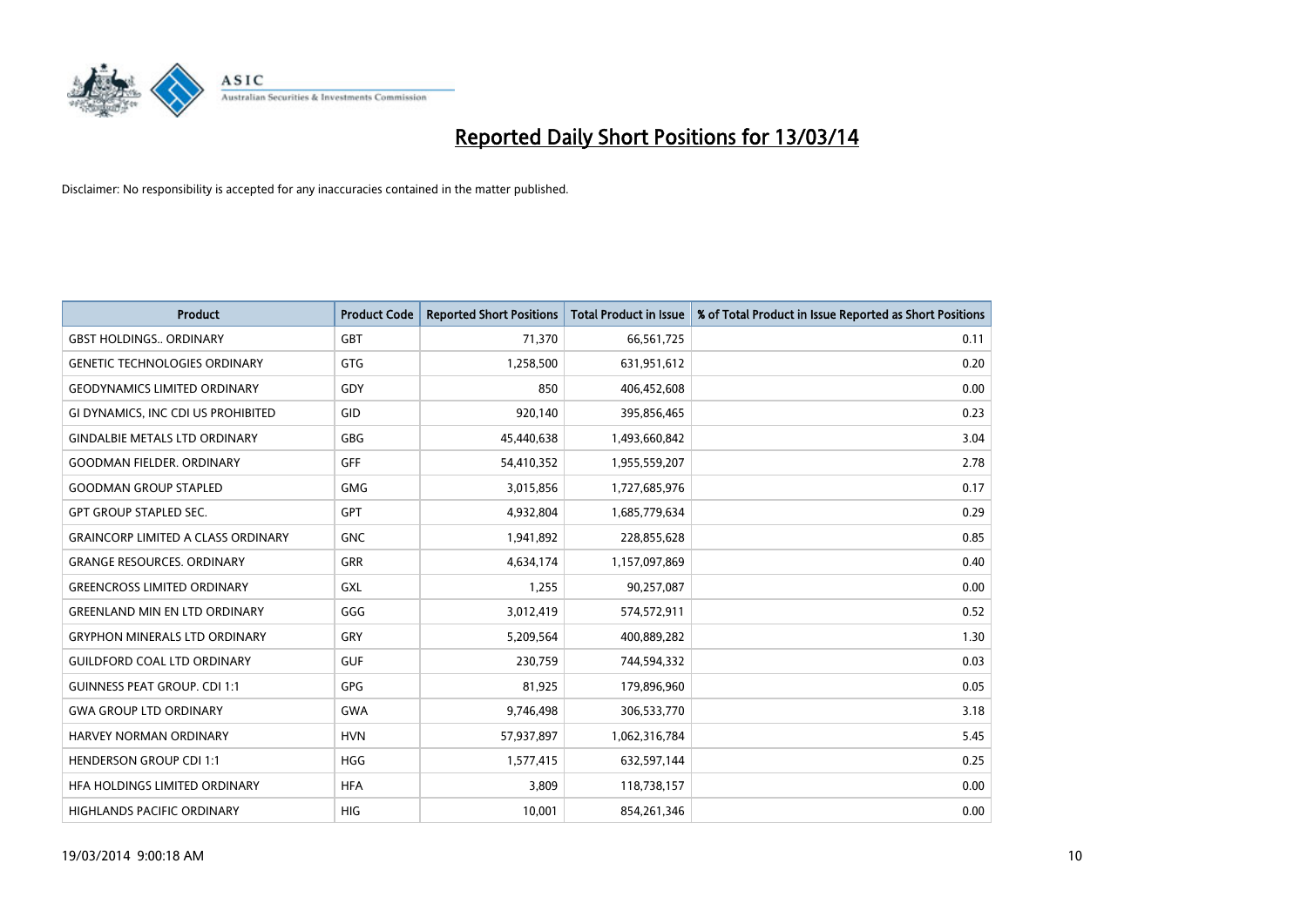

| <b>Product</b>                           | <b>Product Code</b> | <b>Reported Short Positions</b> | <b>Total Product in Issue</b> | % of Total Product in Issue Reported as Short Positions |
|------------------------------------------|---------------------|---------------------------------|-------------------------------|---------------------------------------------------------|
| HILLGROVE RES LTD ORDINARY               | <b>HGO</b>          | 16,679,976                      | 1,180,889,221                 | 1.41                                                    |
| <b>HILLS LTD ORDINARY</b>                | <b>HIL</b>          | 635,011                         | 236,619,450                   | 0.27                                                    |
| HORIZON OIL LIMITED ORDINARY             | <b>HZN</b>          | 96,983,419                      | 1,301,147,932                 | 7.45                                                    |
| HOT CHILI LTD ORDINARY                   | <b>HCH</b>          | 10,000                          | 347,732,196                   | 0.00                                                    |
| HOTEL PROPERTY STAPLED                   | <b>HPI</b>          | 630.000                         | 132,870,000                   | 0.47                                                    |
| <b>ICAR ASIA LTD ORDINARY</b>            | ICQ                 | 195,000                         | 121,346,281                   | 0.16                                                    |
| <b>ICON ENERGY LIMITED ORDINARY</b>      | <b>ICN</b>          | 2.926                           | 615,774,351                   | 0.00                                                    |
| <b>IINET LIMITED ORDINARY</b>            | <b>IIN</b>          | 698,091                         | 161,238,847                   | 0.43                                                    |
| ILUKA RESOURCES ORDINARY                 | ILU                 | 41,751,770                      | 418,700,517                   | 9.97                                                    |
| <b>IMDEX LIMITED ORDINARY</b>            | <b>IMD</b>          | 4,529,242                       | 210,473,188                   | 2.15                                                    |
| <b>INCITEC PIVOT ORDINARY</b>            | <b>IPL</b>          | 28,618,329                      | 1,644,919,097                 | 1.74                                                    |
| <b>INDEPENDENCE GROUP ORDINARY</b>       | <b>IGO</b>          | 4,679,106                       | 233,323,905                   | 2.01                                                    |
| <b>INDOCHINE MINING LTD ORDINARY</b>     | <b>IDC</b>          | 16,915                          | 965,200,471                   | 0.00                                                    |
| <b>INDOPHIL RESOURCES ORDINARY</b>       | <b>IRN</b>          | 473,380                         | 1,203,146,194                 | 0.04                                                    |
| <b>INDUSTRIA REIT STAPLED</b>            | <b>IDR</b>          | 5,913                           | 125,000,001                   | 0.00                                                    |
| <b>INFIGEN ENERGY STAPLED SECURITIES</b> | <b>IFN</b>          | 3,955,061                       | 764,993,434                   | 0.52                                                    |
| <b>INFRATIL LIMITED ORDINARY</b>         | <b>IFZ</b>          | 81,000                          | 602,983,776                   | 0.01                                                    |
| INGENIA GROUP STAPLED SECURITIES         | <b>INA</b>          | 148,968                         | 676,240,232                   | 0.02                                                    |
| <b>INSURANCE AUSTRALIA ORDINARY</b>      | IAG                 | 3,040,308                       | 2,341,618,048                 | 0.13                                                    |
| <b>INTREPID MINES ORDINARY</b>           | <b>IAU</b>          | 17,370,293                      | 556,612,782                   | 3.12                                                    |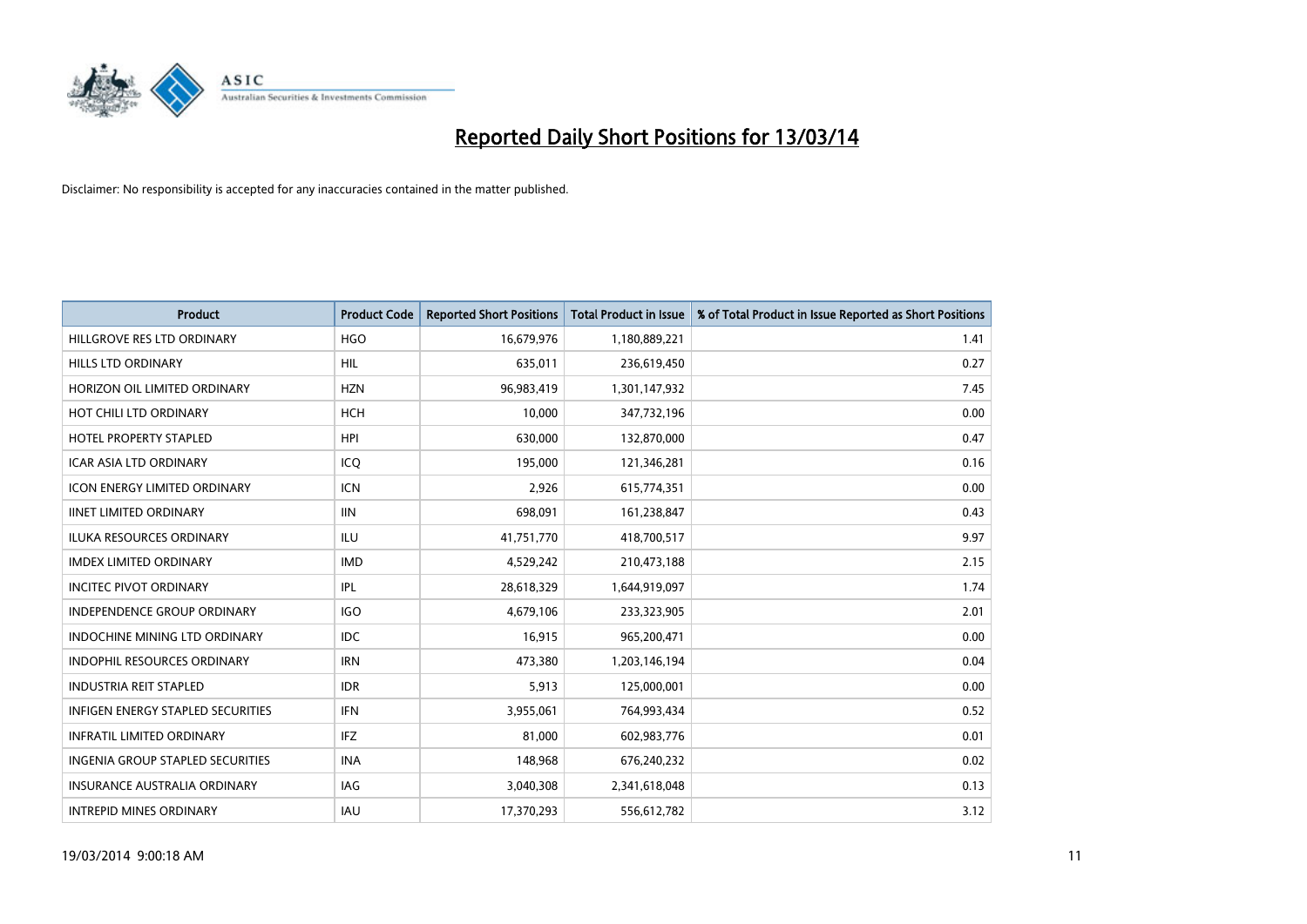

| <b>Product</b>                                  | <b>Product Code</b> | <b>Reported Short Positions</b> | <b>Total Product in Issue</b> | % of Total Product in Issue Reported as Short Positions |
|-------------------------------------------------|---------------------|---------------------------------|-------------------------------|---------------------------------------------------------|
| <b>INVESTA OFFICE FUND STAPLED SECURITIES</b>   | <b>IOF</b>          | 475,678                         | 614,047,458                   | 0.08                                                    |
| <b>INVOCARE LIMITED ORDINARY</b>                | IVC                 | 5,151,155                       | 110,030,298                   | 4.68                                                    |
| <b>IOOF HOLDINGS LTD ORDINARY</b>               | <b>IFL</b>          | 1,977,596                       | 232,118,034                   | 0.85                                                    |
| <b>IPROPERTY GROUP LTD ORDINARY</b>             | <b>IPP</b>          | 241,107                         | 181,415,005                   | 0.13                                                    |
| <b>IRESS LIMITED ORDINARY</b>                   | <b>IRE</b>          | 598,576                         | 158,585,126                   | 0.38                                                    |
| <b>IRON ORE HOLDINGS ORDINARY</b>               | <b>IOH</b>          | 26,197                          | 161,174,005                   | 0.02                                                    |
| <b>ISELECT LTD ORDINARY</b>                     | <b>ISU</b>          | 255,434                         | 260,889,894                   | 0.10                                                    |
| ISHARES S&P 500 CDI 1:1                         | <b>IVV</b>          | 29,880                          | 116,350,000                   | 0.03                                                    |
| <b>ISONEA LIMITED ORDINARY</b>                  | <b>ISN</b>          | 2,000                           | 264,245,848                   | 0.00                                                    |
| <b>JAMES HARDIE INDUST CHESS DEPOSITARY INT</b> | <b>IHX</b>          | 2,537,576                       | 445,369,082                   | 0.57                                                    |
| <b>IB HI-FI LIMITED ORDINARY</b>                | <b>IBH</b>          | 12,035,408                      | 100,385,400                   | 11.99                                                   |
| <b>KAGARA LTD ORDINARY</b>                      | KZL                 | 3,350,441                       | 798,953,117                   | 0.42                                                    |
| KAROON GAS AUSTRALIA ORDINARY                   | <b>KAR</b>          | 9,819,834                       | 255,841,581                   | 3.84                                                    |
| KATHMANDU HOLD LTD ORDINARY                     | <b>KMD</b>          | 255,805                         | 200,473,338                   | 0.13                                                    |
| <b>KBL MINING LIMITED ORDINARY</b>              | <b>KBL</b>          | 1,820                           | 393,535,629                   | 0.00                                                    |
| KINGSGATE CONSOLID. ORDINARY                    | <b>KCN</b>          | 17,041,113                      | 164,154,349                   | 10.38                                                   |
| KINGSROSE MINING LTD ORDINARY                   | <b>KRM</b>          | 992,606                         | 358,611,493                   | 0.28                                                    |
| KULA GOLD LIMITED ORDINARY                      | <b>KGD</b>          | 80,000                          | 126,253,023                   | 0.06                                                    |
| LEIGHTON HOLDINGS ORDINARY                      | LEI                 | 17,644,256                      | 337,235,188                   | 5.23                                                    |
| LEND LEASE GROUP UNIT/ORD STAPLED               | LLC                 | 6,130,896                       | 576,712,337                   | 1.06                                                    |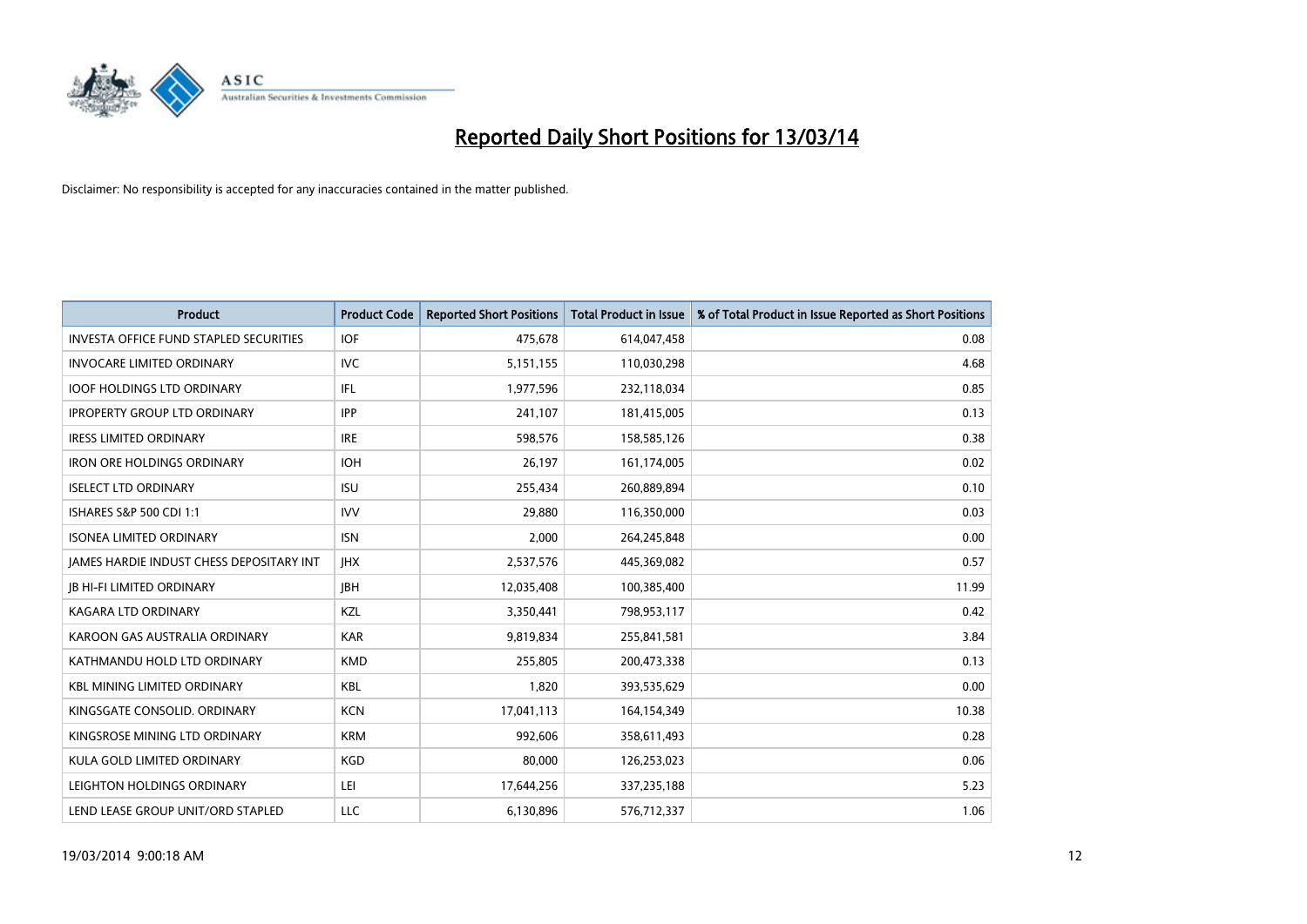

| <b>Product</b>                        | <b>Product Code</b> | <b>Reported Short Positions</b> | <b>Total Product in Issue</b> | % of Total Product in Issue Reported as Short Positions |
|---------------------------------------|---------------------|---------------------------------|-------------------------------|---------------------------------------------------------|
| LIQUEFIED NATURAL ORDINARY            | <b>LNG</b>          | 226,095                         | 345,829,015                   | 0.07                                                    |
| LYCOPODIUM LIMITED ORDINARY           | <b>LYL</b>          | 1,001                           | 38,955,103                    | 0.00                                                    |
| LYNAS CORPORATION ORDINARY            | <b>LYC</b>          | 147,402,283                     | 1,961,160,594                 | 7.52                                                    |
| M2 GRP LTD ORDINARY                   | <b>MTU</b>          | 12,843,456                      | 179,468,018                   | 7.16                                                    |
| <b>MACA LIMITED ORDINARY</b>          | <b>MLD</b>          | 1,539                           | 202,676,373                   | 0.00                                                    |
| <b>MACMAHON HOLDINGS ORDINARY</b>     | <b>MAH</b>          | 534,594                         | 1,261,699,966                 | 0.04                                                    |
| MACO ATLAS ROADS GRP ORDINARY STAPLED | <b>MOA</b>          | 7,873,948                       | 487,230,540                   | 1.62                                                    |
| MACQUARIE GROUP LTD ORDINARY          | <b>MOG</b>          | 1,460,048                       | 321,074,750                   | 0.45                                                    |
| MAGELLAN FIN GRP LTD ORDINARY         | <b>MFG</b>          | 1,881,792                       | 156,056,633                   | 1.21                                                    |
| <b>MATRIX C &amp; E LTD ORDINARY</b>  | <b>MCE</b>          | 2,902,099                       | 94,555,428                    | 3.07                                                    |
| MAVERICK DRILLING ORDINARY            | <b>MAD</b>          | 7,548,203                       | 468,004,529                   | 1.61                                                    |
| <b>MAXITRANS INDUSTRIES ORDINARY</b>  | <b>MXI</b>          | 313,510                         | 185,075,653                   | 0.17                                                    |
| MCALEESE LTD ORDINARY                 | <b>MCS</b>          | 23,000                          | 296,577,121                   | 0.01                                                    |
| MCMILLAN SHAKESPEARE ORDINARY         | <b>MMS</b>          | 349,833                         | 74,523,965                    | 0.47                                                    |
| <b>MCPHERSON'S LTD ORDINARY</b>       | <b>MCP</b>          | 129,956                         | 93,994,381                    | 0.14                                                    |
| MEDUSA MINING LTD ORDINARY            | <b>MML</b>          | 6,962,069                       | 207,794,301                   | 3.35                                                    |
| MERIDIAN ENERGY INSTALMENT RECEIPTS   | <b>MEZCA</b>        | 436,763                         | 1,255,413,626                 | 0.03                                                    |
| MERLIN DIAMONDS LTD ORDINARY          | <b>MED</b>          | 6,816,027                       | 225,480,396                   | 3.02                                                    |
| <b>MERMAID MARINE ORDINARY</b>        | <b>MRM</b>          | 5,303,495                       | 334,111,938                   | 1.59                                                    |
| MESOBLAST LIMITED ORDINARY            | <b>MSB</b>          | 19,798,328                      | 321,210,394                   | 6.16                                                    |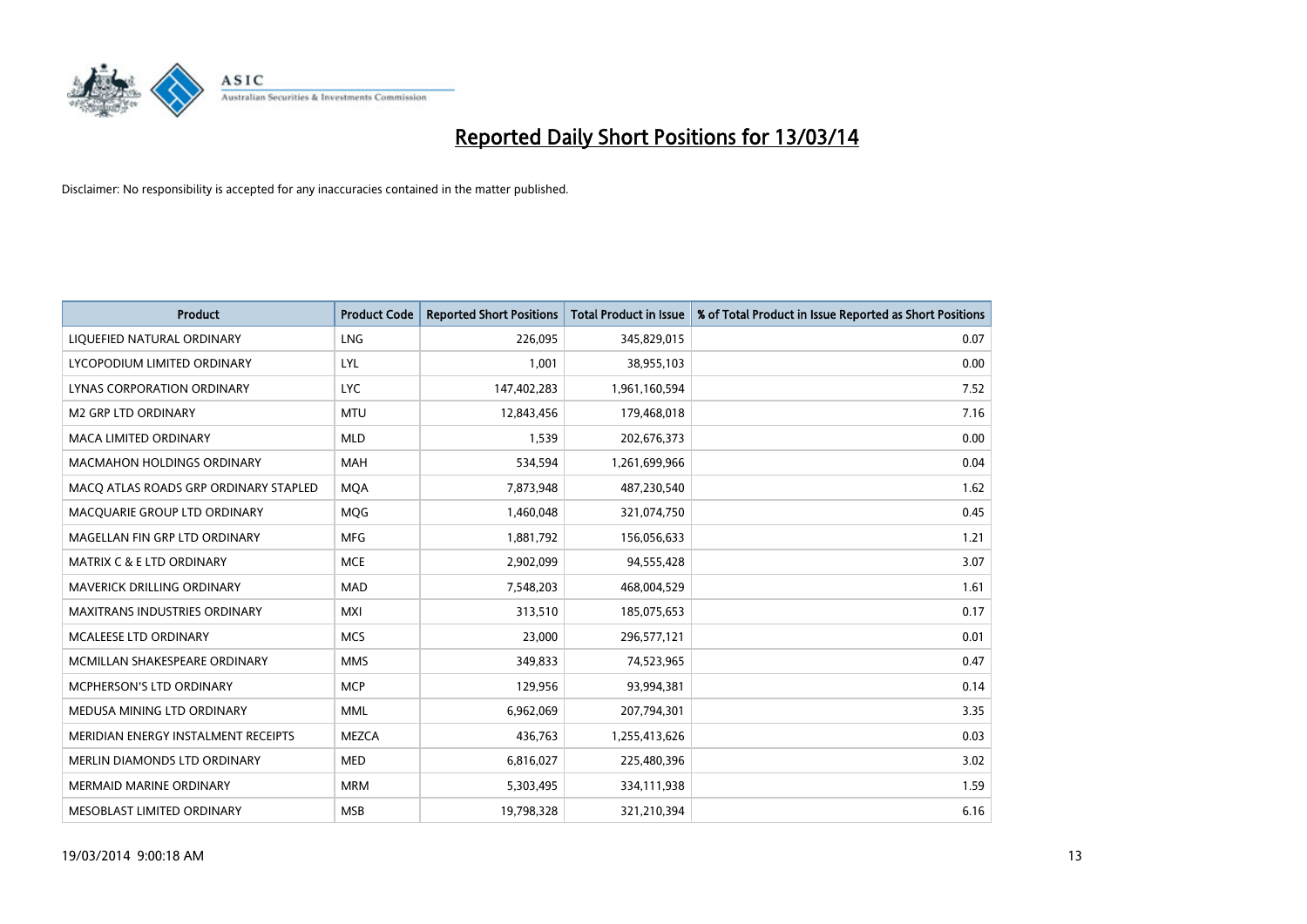

| <b>Product</b>                       | <b>Product Code</b> | <b>Reported Short Positions</b> | <b>Total Product in Issue</b> | % of Total Product in Issue Reported as Short Positions |
|--------------------------------------|---------------------|---------------------------------|-------------------------------|---------------------------------------------------------|
| METALS X LIMITED ORDINARY            | <b>MLX</b>          | 518,719                         | 1,655,386,110                 | 0.03                                                    |
| METCASH LIMITED ORDINARY             | <b>MTS</b>          | 112,256,684                     | 888,338,048                   | 12.64                                                   |
| <b>MIGHTY RIVER POWER ORDINARY</b>   | <b>MYT</b>          | 3,690,094                       | 1,400,012,517                 | 0.26                                                    |
| MINCOR RESOURCES NL ORDINARY         | <b>MCR</b>          | 2,188,040                       | 188,208,274                   | 1.16                                                    |
| MINERAL DEPOSITS ORDINARY            | <b>MDL</b>          | 655,648                         | 103,538,786                   | 0.63                                                    |
| MINERAL RESOURCES, ORDINARY          | <b>MIN</b>          | 6,126,756                       | 186,312,198                   | 3.29                                                    |
| MINT WIRELESS ORDINARY               | <b>MNW</b>          | 1,002,223                       | 403,872,395                   | 0.25                                                    |
| MIRABELA NICKEL LTD ORDINARY         | <b>MBN</b>          | 18,855,648                      | 876,801,147                   | 2.15                                                    |
| MIRVAC GROUP STAPLED SECURITIES      | <b>MGR</b>          | 5,685,061                       | 3,691,853,748                 | 0.15                                                    |
| MOLOPO ENERGY LTD ORDINARY           | <b>MPO</b>          | 268,667                         | 247,133,976                   | 0.11                                                    |
| MONADELPHOUS GROUP ORDINARY          | <b>MND</b>          | 13,441,518                      | 92,308,047                    | 14.56                                                   |
| MORTGAGE CHOICE LTD ORDINARY         | <b>MOC</b>          | 14,505                          | 123,780,387                   | 0.01                                                    |
| <b>MOUNT GIBSON IRON ORDINARY</b>    | <b>MGX</b>          | 6,349,589                       | 1,090,584,232                 | 0.58                                                    |
| MULTIPLEX SITES SITES                | <b>MXUPA</b>        | 1,670                           | 4,500,000                     | 0.04                                                    |
| <b>MURCHISON METALS LTD ORDINARY</b> | <b>MMX</b>          | 216,291                         | 450,497,346                   | 0.05                                                    |
| <b>MYER HOLDINGS LTD ORDINARY</b>    | <b>MYR</b>          | 82,344,537                      | 585,684,551                   | 14.06                                                   |
| MYSTATE LIMITED ORDINARY             | <b>MYS</b>          | 1,457                           | 87,234,451                    | 0.00                                                    |
| NANOSONICS LIMITED ORDINARY          | <b>NAN</b>          | 138,782                         | 263,798,826                   | 0.05                                                    |
| NATIONAL AUST, BANK ORDINARY         | <b>NAB</b>          | 6,010,811                       | 2,353,760,289                 | 0.26                                                    |
| NATIONAL STORAGE STAPLED             | <b>NSR</b>          | 44,256                          | 244,897,097                   | 0.02                                                    |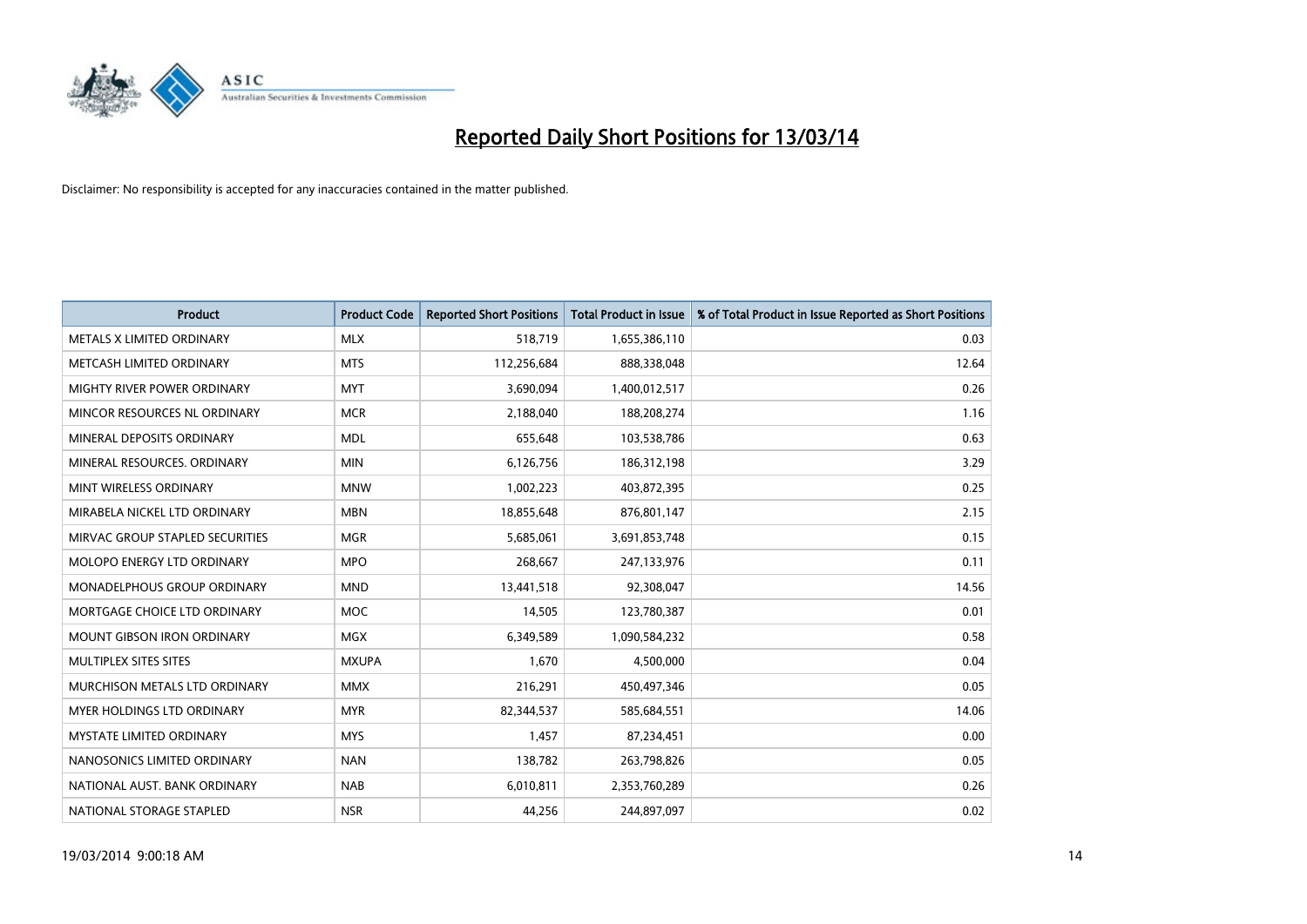

| <b>Product</b>                | <b>Product Code</b> | <b>Reported Short Positions</b> | <b>Total Product in Issue</b> | % of Total Product in Issue Reported as Short Positions |
|-------------------------------|---------------------|---------------------------------|-------------------------------|---------------------------------------------------------|
| NAVITAS LIMITED ORDINARY      | <b>NVT</b>          | 3,613,018                       | 375,416,910                   | 0.96                                                    |
| NEARMAP LTD ORDINARY          | <b>NEA</b>          | 4,500                           | 336,346,101                   | 0.00                                                    |
| NEON ENERGY LIMITED ORDINARY  | <b>NEN</b>          | 2,402,769                       | 553,037,848                   | 0.43                                                    |
| NEW GUINEA ENERGY ORDINARY    | <b>NGE</b>          | 38,340,318                      | 846,541,193                   | 4.53                                                    |
| NEW HOPE CORPORATION ORDINARY | <b>NHC</b>          | 379,838                         | 830,933,112                   | 0.05                                                    |
| NEWCREST MINING ORDINARY      | <b>NCM</b>          | 11,597,106                      | 766,510,971                   | 1.51                                                    |
| NEWS CORP A NON-VOTING CDI    | <b>NWSLV</b>        | 511,751                         | 3,390,091                     | 15.10                                                   |
| NEWS CORP B VOTING CDI        | <b>NWS</b>          | 3,287,761                       | 19,315,405                    | 17.02                                                   |
| NEWSAT LIMITED ORDINARY       | <b>NWT</b>          | 4,436,018                       | 612,199,841                   | 0.72                                                    |
| NEXTDC LIMITED ORDINARY       | <b>NXT</b>          | 9,679,148                       | 192,904,486                   | 5.02                                                    |
| NEXUS ENERGY LIMITED ORDINARY | <b>NXS</b>          | 1,462,101                       | 1,330,219,459                 | 0.11                                                    |
| NIB HOLDINGS LIMITED ORDINARY | <b>NHF</b>          | 3,298,539                       | 439,004,182                   | 0.75                                                    |
| NICK SCALI LIMITED ORDINARY   | <b>NCK</b>          | 2,001                           | 81,000,000                    | 0.00                                                    |
| NIDO PETROLEUM ORDINARY       | <b>NDO</b>          | 47,402                          | 2,048,317,635                 | 0.00                                                    |
| NINE ENTERTAINMENT ORDINARY   | <b>NEC</b>          | 9,462,530                       | 940,295,023                   | 1.01                                                    |
| NOBLE MINERAL RES ORDINARY    | <b>NMG</b>          | 2,365,726                       | 666,397,952                   | 0.36                                                    |
| NORTHERN IRON LTD ORDINARY    | <b>NFE</b>          | 19,204                          | 484,405,314                   | 0.00                                                    |
| NORTHERN STAR ORDINARY        | <b>NST</b>          | 330,576                         | 526,568,309                   | 0.06                                                    |
| NOVOGEN LIMITED ORDINARY      | <b>NRT</b>          | 164,193                         | 163,810,997                   | 0.10                                                    |
| NRW HOLDINGS LIMITED ORDINARY | <b>NWH</b>          | 20,310,782                      | 278,888,011                   | 7.28                                                    |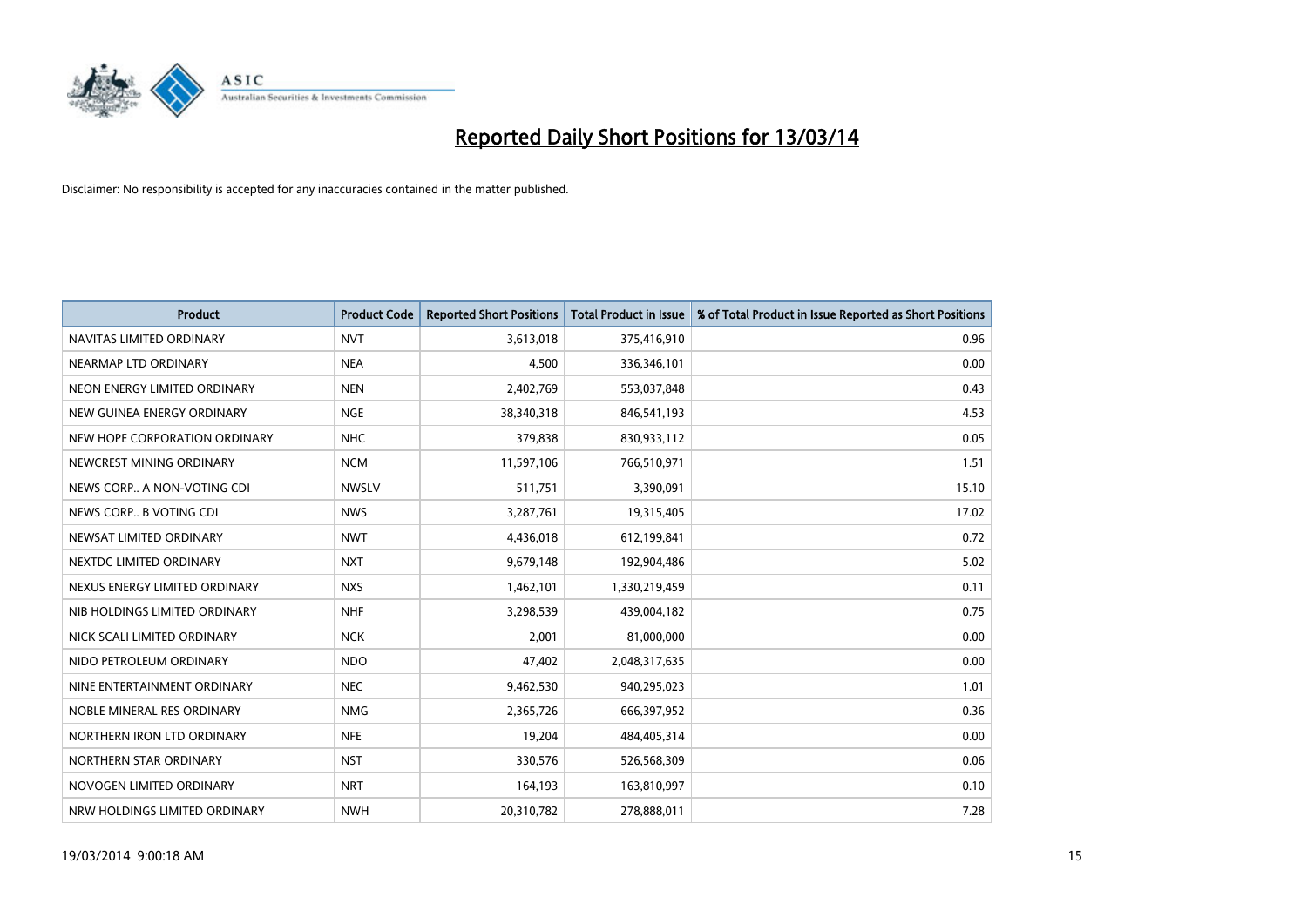

| <b>Product</b>                        | <b>Product Code</b> | <b>Reported Short Positions</b> | <b>Total Product in Issue</b> | % of Total Product in Issue Reported as Short Positions |
|---------------------------------------|---------------------|---------------------------------|-------------------------------|---------------------------------------------------------|
| NUCOAL RESOURCES LTD ORDINARY         | <b>NCR</b>          |                                 | 768,612,354                   | 0.00                                                    |
| NUFARM LIMITED ORDINARY               | <b>NUF</b>          | 16,664,162                      | 263,725,895                   | 6.32                                                    |
| NUPLEX INDUSTRIES ORDINARY            | <b>NPX</b>          | 36,186                          | 198,125,827                   | 0.02                                                    |
| OAKTON LIMITED ORDINARY               | <b>OKN</b>          | 302,487                         | 89,990,235                    | 0.34                                                    |
| OCEANAGOLD CORP. CHESS DEPOSITARY INT | <b>OGC</b>          | 177,955                         | 300,350,129                   | 0.06                                                    |
| OIL SEARCH LTD ORDINARY               | OSH                 | 20,947,287                      | 1,343,361,150                 | 1.56                                                    |
| OM HOLDINGS LIMITED ORDINARY          | OMH                 | 4,398,770                       | 733,423,337                   | 0.60                                                    |
| ORICA LIMITED ORDINARY                | ORI                 | 8,276,425                       | 370,924,362                   | 2.23                                                    |
| ORIGIN ENERGY ORDINARY                | <b>ORG</b>          | 8,360,883                       | 1,101,228,973                 | 0.76                                                    |
| OROCOBRE LIMITED ORDINARY             | <b>ORE</b>          | 1,939,293                       | 132,041,911                   | 1.47                                                    |
| ORORA LIMITED ORDINARY                | <b>ORA</b>          | 745,575                         | 1,206,684,923                 | 0.06                                                    |
| OROTONGROUP LIMITED ORDINARY          | ORL                 | 226,915                         | 40,880,902                    | 0.56                                                    |
| OTTO ENERGY LIMITED ORDINARY          | OEL                 | 950,000                         | 1,149,290,071                 | 0.08                                                    |
| OZ MINERALS ORDINARY                  | OZL                 | 10,931,870                      | 303,470,022                   | 3.60                                                    |
| OZFOREX GROUP LTD ORDINARY            | <b>OFX</b>          | 2,363,558                       | 240,000,000                   | 0.98                                                    |
| PACIFIC BRANDS ORDINARY               | <b>PBG</b>          | 11,254,622                      | 912,915,695                   | 1.23                                                    |
| PACT GROUP HLDGS LTD ORDINARY         | <b>PGH</b>          | 1,778,615                       | 294,097,961                   | 0.60                                                    |
| PALADIN ENERGY LTD ORDINARY           | <b>PDN</b>          | 88,837,492                      | 964, 367, 284                 | 9.21                                                    |
| PANAUST LIMITED ORDINARY              | <b>PNA</b>          | 8,164,688                       | 634,392,712                   | 1.29                                                    |
| PANORAMIC RESOURCES ORDINARY          | PAN                 | 1,120,615                       | 322,275,824                   | 0.35                                                    |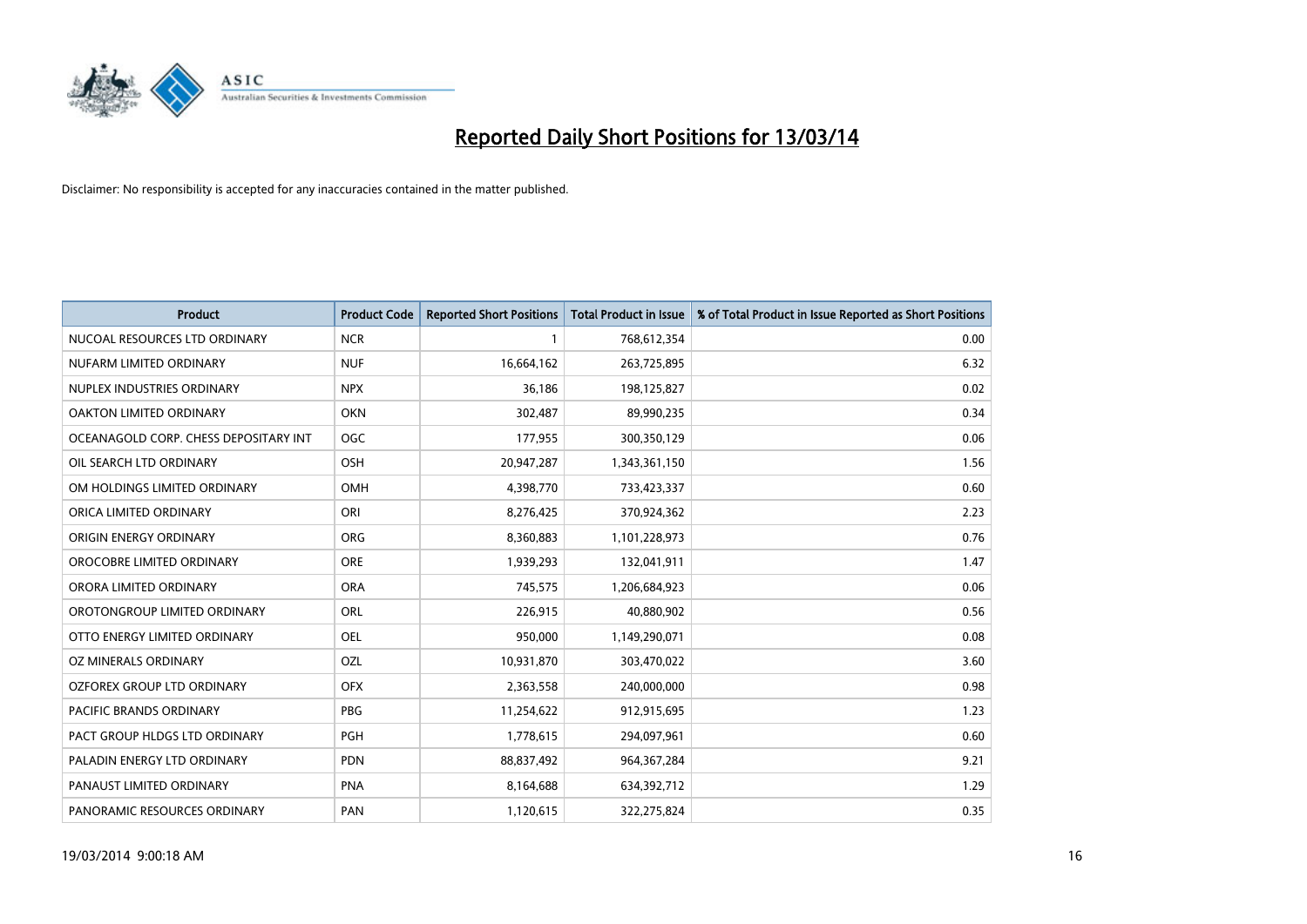

| <b>Product</b>                          | <b>Product Code</b> | <b>Reported Short Positions</b> | Total Product in Issue | % of Total Product in Issue Reported as Short Positions |
|-----------------------------------------|---------------------|---------------------------------|------------------------|---------------------------------------------------------|
| PANTERRA GOLD LTD ORDINARY              | PGI                 |                                 | 772,781,012            | 0.00                                                    |
| PAPERLINX LIMITED ORDINARY              | <b>PPX</b>          | 45,095                          | 665,181,261            | 0.01                                                    |
| PAPERLINX SPS TRUST STEP UP PERP. PREF. | <b>PXUPA</b>        | 5,220                           | 2,850,000              | 0.18                                                    |
| PAPILLON RES LTD ORDINARY               | PIR                 | 11,334,624                      | 340,894,210            | 3.32                                                    |
| PATTIES FOODS LTD ORDINARY              | <b>PFL</b>          | 10,001                          | 139,144,338            | 0.01                                                    |
| PEET LIMITED ORDINARY                   | <b>PPC</b>          | 335,482                         | 433,389,348            | 0.08                                                    |
| PENINSULA ENERGY LTD ORDINARY           | <b>PEN</b>          | 4,000,001                       | 3,252,530,235          | 0.12                                                    |
| PERPETUAL LIMITED ORDINARY              | PPT                 | 1,203,582                       | 46,529,270             | 2.59                                                    |
| PERSEUS MINING LTD ORDINARY             | PRU                 | 7,334,838                       | 526,656,401            | 1.39                                                    |
| PHARMAXIS LTD ORDINARY                  | <b>PXS</b>          | 408.118                         | 309,514,849            | 0.13                                                    |
| PHOSPHAGENICS LTD. ORDINARY             | POH                 | 50,000                          | 1,020,465,957          | 0.00                                                    |
| PLATINUM ASSET ORDINARY                 | <b>PTM</b>          | 463,981                         | 579,659,095            | 0.08                                                    |
| PLATINUM AUSTRALIA ORDINARY             | <b>PLA</b>          | 836,027                         | 504,968,043            | 0.17                                                    |
| PMP LIMITED ORDINARY                    | <b>PMP</b>          | 1,584,873                       | 323,781,124            | 0.49                                                    |
| POSEIDON NICK LTD ORDINARY              | <b>POS</b>          | 496,239                         | 460,907,014            | 0.11                                                    |
| PRANA BIOTECHNOLOGY ORDINARY            | PBT                 | 3,791,928                       | 423,105,862            | 0.90                                                    |
| PREMIER INVESTMENTS ORDINARY            | <b>PMV</b>          | 230,316                         | 155,314,874            | 0.15                                                    |
| PRIMA BIOMED LTD ORDINARY               | PRR                 | 3,105,647                       | 1,228,709,341          | 0.25                                                    |
| PRIMARY HEALTH CARE ORDINARY            | <b>PRY</b>          | 19,543,743                      | 504,956,647            | 3.87                                                    |
| PRIME MEDIA GRP LTD ORDINARY            | PRT                 | 64,351                          | 366,330,303            | 0.02                                                    |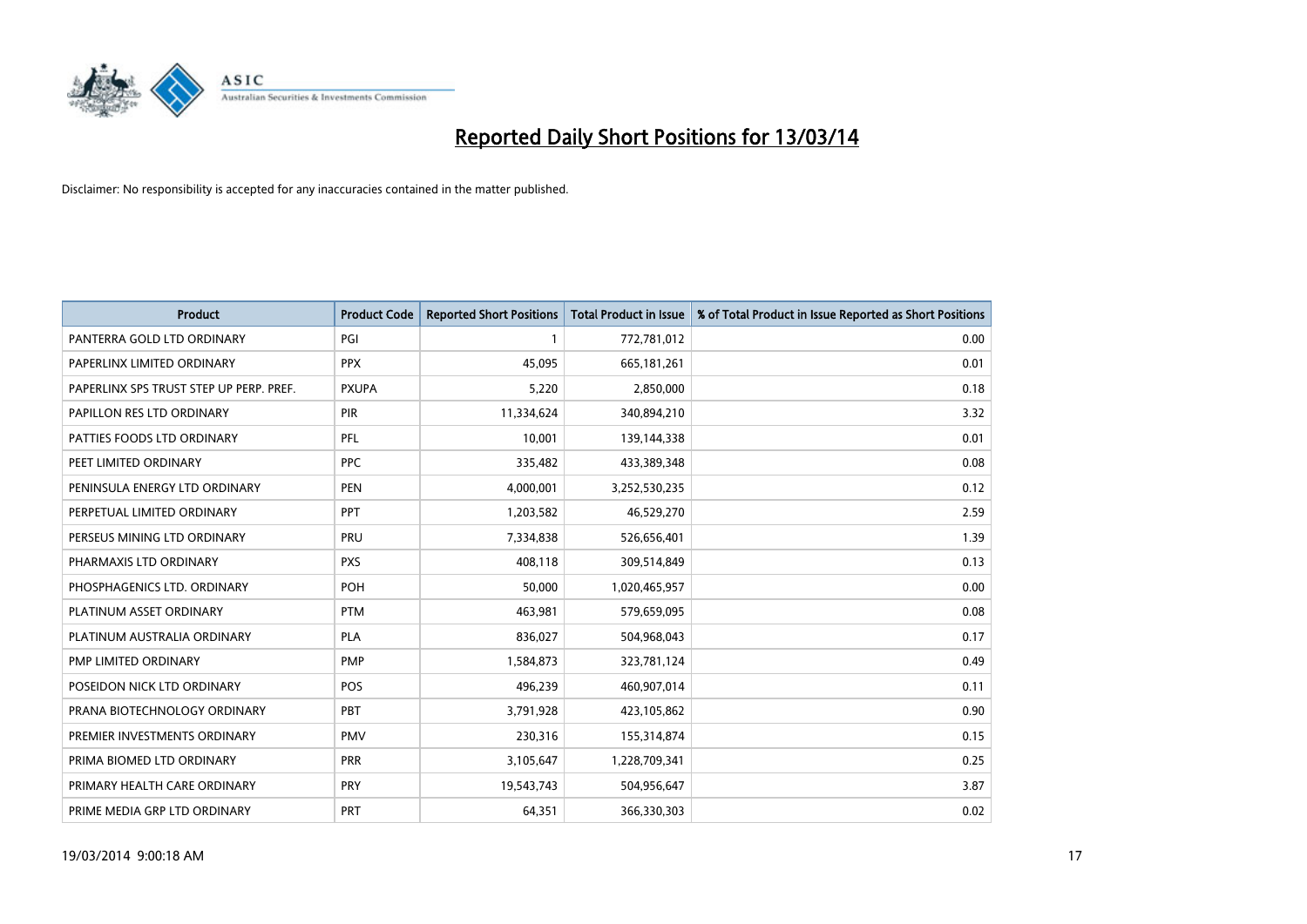

| <b>Product</b>                      | <b>Product Code</b> | <b>Reported Short Positions</b> | <b>Total Product in Issue</b> | % of Total Product in Issue Reported as Short Positions |
|-------------------------------------|---------------------|---------------------------------|-------------------------------|---------------------------------------------------------|
| PROGRAMMED ORDINARY                 | <b>PRG</b>          | 15,784                          | 118,235,616                   | 0.01                                                    |
| PURA VIDA ENERGY NL ORDINARY        | <b>PVD</b>          | 36,537                          | 126,641,883                   | 0.03                                                    |
| <b>QANTAS AIRWAYS ORDINARY</b>      | QAN                 | 51,091,686                      | 2,196,330,250                 | 2.33                                                    |
| <b>OBE INSURANCE GROUP ORDINARY</b> | <b>OBE</b>          | 22,890,166                      | 1,248,704,599                 | 1.83                                                    |
| ORXPHARMA LTD ORDINARY              | <b>QRX</b>          | 66,492                          | 164,190,969                   | 0.04                                                    |
| <b>QUBE HOLDINGS LTD ORDINARY</b>   | <b>QUB</b>          | 29,169,048                      | 931,433,499                   | 3.13                                                    |
| RAMELIUS RESOURCES ORDINARY         | <b>RMS</b>          | 161,083                         | 365,380,380                   | 0.04                                                    |
| RAMSAY HEALTH CARE ORDINARY         | <b>RHC</b>          | 1,528,140                       | 202,081,252                   | 0.76                                                    |
| <b>RCR TOMLINSON ORDINARY</b>       | <b>RCR</b>          | 200,896                         | 136,989,238                   | 0.15                                                    |
| <b>REA GROUP ORDINARY</b>           | <b>REA</b>          | 712,294                         | 131,714,699                   | 0.54                                                    |
| RECALL HOLDINGS LTD ORDINARY        | <b>REC</b>          | 951,640                         | 312,836,448                   | 0.30                                                    |
| <b>RECKON LIMITED ORDINARY</b>      | <b>RKN</b>          | 337,156                         | 126,913,066                   | 0.27                                                    |
| <b>RED FORK ENERGY ORDINARY</b>     | <b>RFE</b>          | 2,545,018                       | 501,051,719                   | 0.51                                                    |
| REDBANK ENERGY LTD ORDINARY         | AEJ                 | 13                              | 786,287                       | 0.00                                                    |
| REECE AUSTRALIA LTD. ORDINARY       | <b>REH</b>          | 130                             | 99,600,000                    | 0.00                                                    |
| REED RESOURCES LTD ORDINARY         | <b>RDR</b>          | 248,500                         | 523,453,895                   | 0.05                                                    |
| REGIS RESOURCES ORDINARY            | <b>RRL</b>          | 19,520,713                      | 499,744,095                   | 3.91                                                    |
| RESMED INC CDI 10:1                 | <b>RMD</b>          | 32,520,732                      | 1,415,926,590                 | 2.30                                                    |
| <b>RESOLUTE MINING ORDINARY</b>     | <b>RSG</b>          | 9,469,938                       | 641,189,223                   | 1.48                                                    |
| RESOURCE EQUIP LTD ORDINARY         | <b>RQL</b>          | 300                             | 251,131,629                   | 0.00                                                    |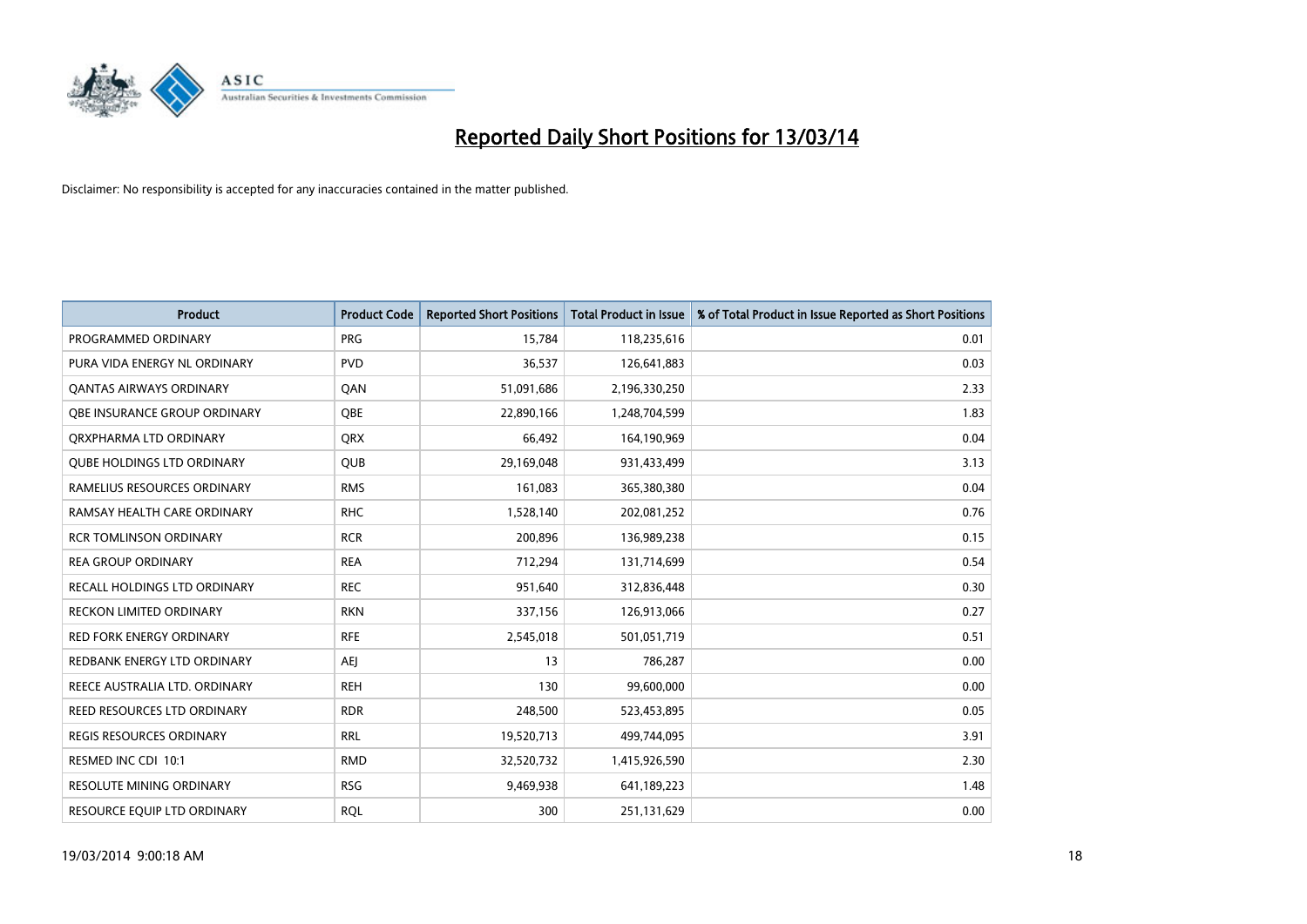

| <b>Product</b>                        | <b>Product Code</b> | <b>Reported Short Positions</b> | <b>Total Product in Issue</b> | % of Total Product in Issue Reported as Short Positions |
|---------------------------------------|---------------------|---------------------------------|-------------------------------|---------------------------------------------------------|
| <b>RESOURCE GENERATION ORDINARY</b>   | <b>RES</b>          | 224,301                         | 581,380,338                   | 0.04                                                    |
| RETAIL FOOD GROUP ORDINARY            | <b>RFG</b>          | 6,894,843                       | 144,049,390                   | 4.79                                                    |
| REX MINERALS LIMITED ORDINARY         | <b>RXM</b>          | 1,660,804                       | 216,907,284                   | 0.77                                                    |
| RIDLEY CORPORATION ORDINARY           | <b>RIC</b>          | 95                              | 307,817,071                   | 0.00                                                    |
| RIO TINTO LIMITED ORDINARY            | <b>RIO</b>          | 4,802,498                       | 435,758,720                   | 1.10                                                    |
| ROC OIL COMPANY ORDINARY              | <b>ROC</b>          | 558,406                         | 686,568,400                   | 0.08                                                    |
| ROYAL WOLF HOLDINGS ORDINARY          | <b>RWH</b>          | 217,532                         | 100,387,052                   | 0.22                                                    |
| RURALCO HOLDINGS ORDINARY             | <b>RHL</b>          | 10,543                          | 71,860,206                    | 0.01                                                    |
| SAI GLOBAL LIMITED ORDINARY           | SAI                 | 11,353,526                      | 210,774,480                   | 5.39                                                    |
| SALMAT LIMITED ORDINARY               | <b>SLM</b>          | 788                             | 159,812,799                   | 0.00                                                    |
| SAMSON OIL & GAS LTD ORDINARY         | SSN                 | 9,690,000                       | 2,547,627,193                 | 0.38                                                    |
| SANDFIRE RESOURCES ORDINARY           | <b>SFR</b>          | 1,135,375                       | 155,640,968                   | 0.73                                                    |
| <b>SANTOS LTD ORDINARY</b>            | <b>STO</b>          | 7,051,452                       | 970,280,062                   | 0.73                                                    |
| SARACEN MINERAL ORDINARY              | SAR                 | 1,842,497                       | 751,075,555                   | 0.25                                                    |
| SCA PROPERTY GROUP STAPLED SECURITIES | SCP                 | 42,499,147                      | 648,628,320                   | 6.55                                                    |
| SEDGMAN LIMITED ORDINARY              | <b>SDM</b>          | 279,226                         | 223,224,636                   | 0.13                                                    |
| SEEK LIMITED ORDINARY                 | <b>SEK</b>          | 3,373,867                       | 340,357,027                   | 0.99                                                    |
| SELECT HARVESTS ORDINARY              | SHV                 | 59,551                          | 57,815,720                    | 0.10                                                    |
| SENEX ENERGY LIMITED ORDINARY         | <b>SXY</b>          | 6,099,259                       | 1,145,058,917                 | 0.53                                                    |
| SERVCORP LIMITED ORDINARY             | SRV                 | 20,477                          | 98,432,275                    | 0.02                                                    |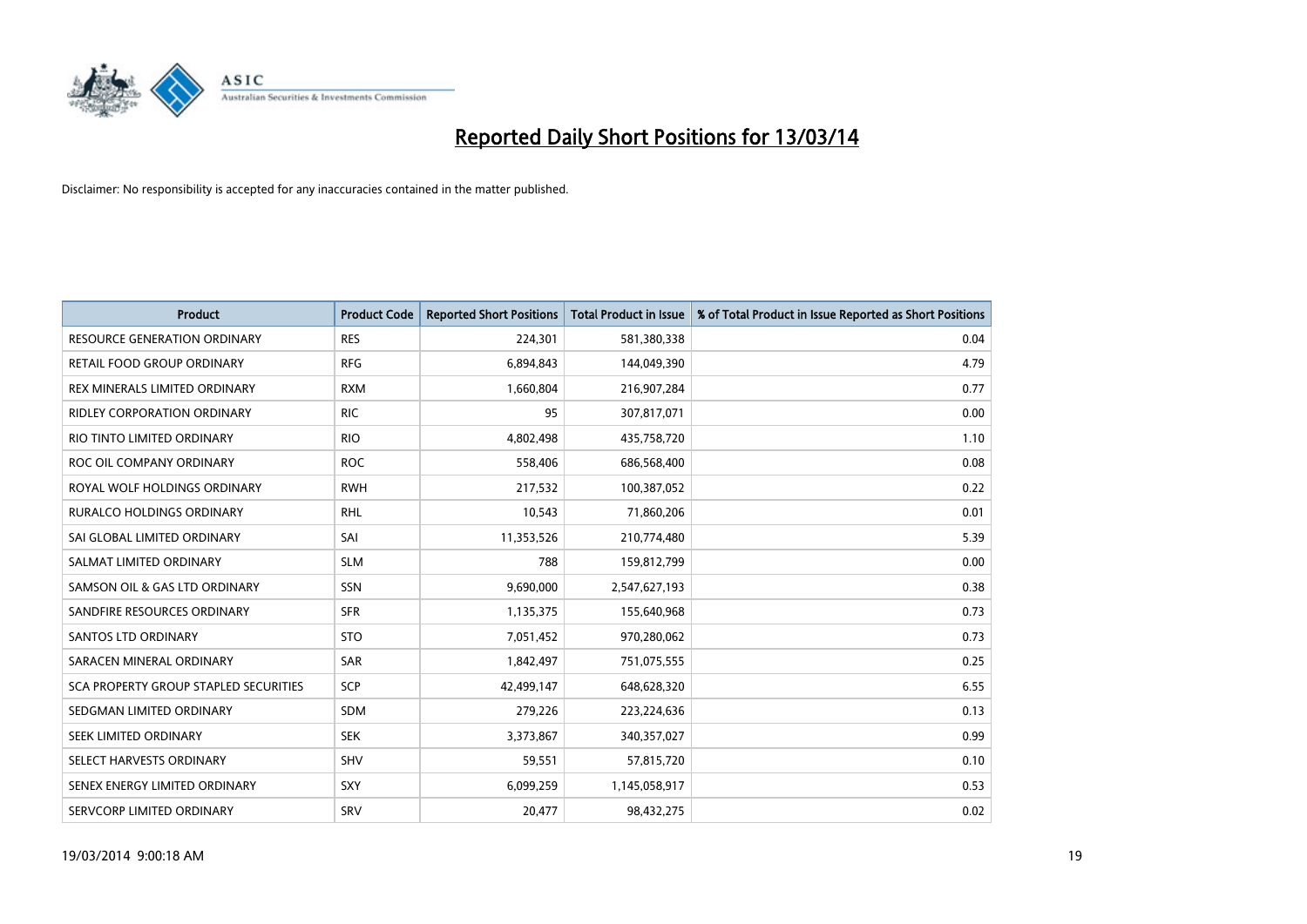

| <b>Product</b>                           | <b>Product Code</b> | <b>Reported Short Positions</b> | <b>Total Product in Issue</b> | % of Total Product in Issue Reported as Short Positions |
|------------------------------------------|---------------------|---------------------------------|-------------------------------|---------------------------------------------------------|
| SERVICE STREAM ORDINARY                  | <b>SSM</b>          | 30                              | 284,443,570                   | 0.00                                                    |
| SEVEN GROUP HOLDINGS ORDINARY            | <b>SVW</b>          | 1,481,195                       | 308,160,281                   | 0.48                                                    |
| SEVEN WEST MEDIA LTD ORDINARY            | <b>SWM</b>          | 8,658,340                       | 999,160,872                   | 0.87                                                    |
| SG FLEET GROUP LTD ORDINARY              | SGF                 | 554,052                         | 242,691,826                   | 0.23                                                    |
| SIGMA PHARMACEUTICAL ORDINARY            | <b>SIP</b>          | 8,358,864                       | 1,119,954,243                 | 0.75                                                    |
| SILEX SYSTEMS ORDINARY                   | <b>SLX</b>          | 3,063,772                       | 170,367,734                   | 1.80                                                    |
| SILVER CHEF LIMITED ORDINARY             | <b>SIV</b>          | 218,809                         | 29,333,629                    | 0.75                                                    |
| SILVER LAKE RESOURCE ORDINARY            | <b>SLR</b>          | 24,783,901                      | 503,233,971                   | 4.92                                                    |
| SIMS METAL MGMT LTD ORDINARY             | SGM                 | 13,504,793                      | 204,459,583                   | 6.61                                                    |
| SINGAPORE TELECOMM. CHESS DEPOSITARY INT | SGT                 | 6,721,632                       | 141,656,570                   | 4.75                                                    |
| SINO GAS ENERGY ORDINARY                 | <b>SEH</b>          | 289,895                         | 1,530,457,040                 | 0.02                                                    |
| SIRIUS RESOURCES NL ORDINARY             | <b>SIR</b>          | 10,993,941                      | 261,980,167                   | 4.20                                                    |
| SIRTEX MEDICAL ORDINARY                  | <b>SRX</b>          | 132,080                         | 56,108,439                    | 0.24                                                    |
| SKILLED GROUP LTD ORDINARY               | <b>SKE</b>          | 2,578,647                       | 235,254,496                   | 1.10                                                    |
| <b>SKY NETWORK ORDINARY</b>              | <b>SKT</b>          | 182,735                         | 389,139,785                   | 0.05                                                    |
| SKYCITY ENT GRP LTD ORDINARY             | <b>SKC</b>          | 280,886                         | 580,016,676                   | 0.05                                                    |
| <b>SLATER &amp; GORDON ORDINARY</b>      | <b>SGH</b>          | 3,090,963                       | 203,821,542                   | 1.52                                                    |
| SMS MANAGEMENT. ORDINARY                 | <b>SMX</b>          | 3,420,926                       | 70,099,763                    | 4.88                                                    |
| SONIC HEALTHCARE ORDINARY                | <b>SHL</b>          | 4,943,883                       | 400,786,556                   | 1.23                                                    |
| SOUL PATTINSON (W.H) ORDINARY            | SOL                 | 48,289                          | 239,395,320                   | 0.02                                                    |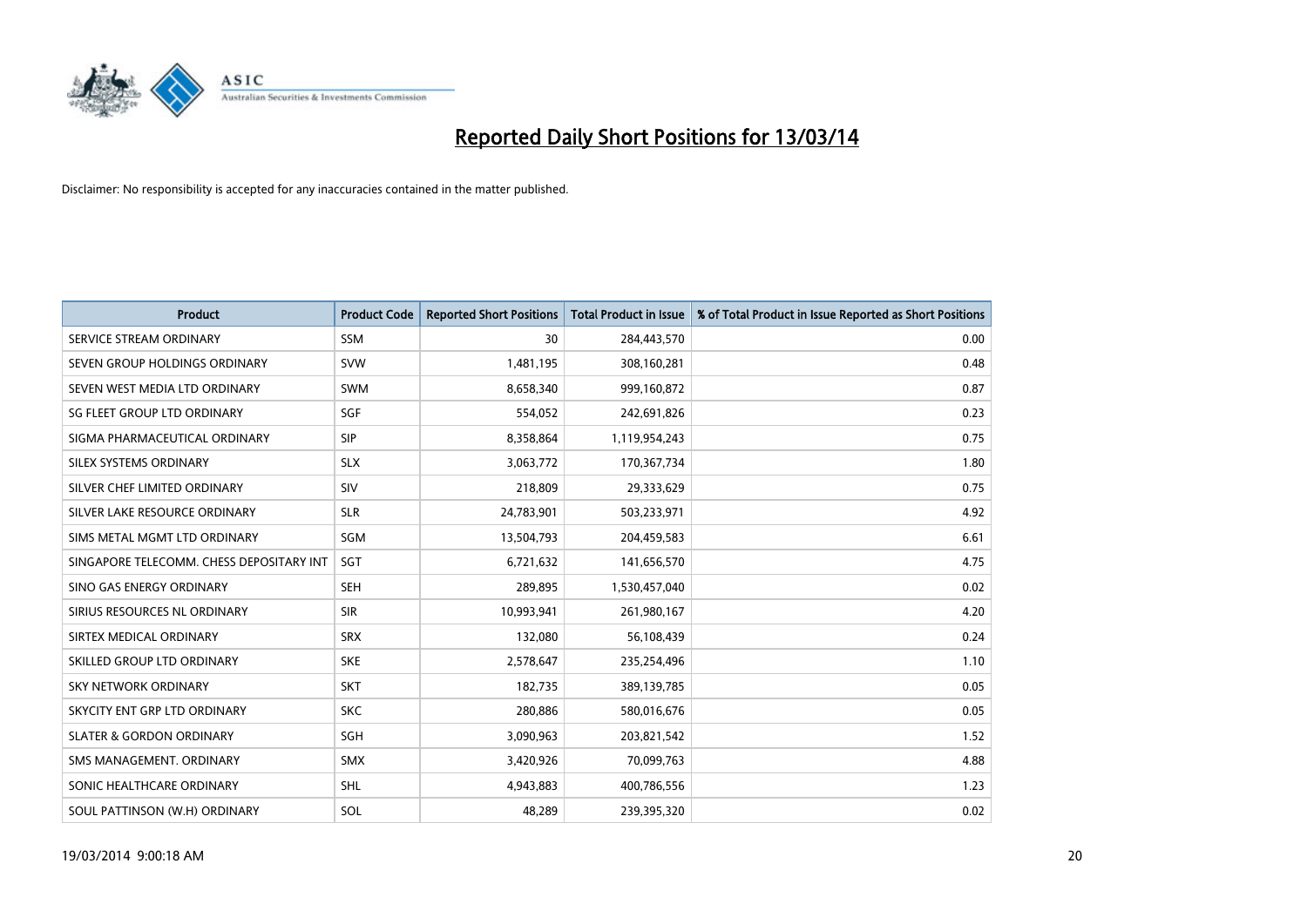

| <b>Product</b>                           | <b>Product Code</b> | <b>Reported Short Positions</b> | <b>Total Product in Issue</b> | % of Total Product in Issue Reported as Short Positions |
|------------------------------------------|---------------------|---------------------------------|-------------------------------|---------------------------------------------------------|
| SOUTH BOULDER MINES ORDINARY             | <b>STB</b>          |                                 | 128,477,826                   | 0.00                                                    |
| SP AUSNET STAPLED SECURITIES             | <b>SPN</b>          | 81,060,995                      | 3,386,607,080                 | 2.39                                                    |
| SPARK INFRASTRUCTURE STAPLED US PROHIBT. | SKI                 | 58,443,762                      | 1,326,734,264                 | 4.41                                                    |
| SPDR 200 FUND ETF UNITS                  | <b>STW</b>          | 80,137                          | 45,826,368                    | 0.17                                                    |
| SPDR 200 RESOURCES ETF UNITS             | <b>OZR</b>          | 40,488                          | 1,601,962                     | 2.53                                                    |
| SPDR SMALL ORDS ETF UNITS                | SSO                 | 162,628                         | 801,304                       | 20.30                                                   |
| SPECIALTY FASHION ORDINARY               | <b>SFH</b>          | 50,001                          | 192,236,121                   | 0.03                                                    |
| ST BARBARA LIMITED ORDINARY              | <b>SBM</b>          | 22,837,135                      | 488,074,077                   | 4.68                                                    |
| STARPHARMA HOLDINGS ORDINARY             | SPL                 | 13,557,369                      | 284,664,680                   | 4.76                                                    |
| STEADFAST GROUP LTD ORDINARY             | <b>SDF</b>          | 426,626                         | 500,971,408                   | 0.09                                                    |
| STHN CROSS MEDIA ORDINARY                | <b>SXL</b>          | 8,279,052                       | 705,099,800                   | 1.17                                                    |
| STOCKLAND UNITS/ORD STAPLED              | SGP                 | 12,490,035                      | 2,326,978,560                 | 0.54                                                    |
| STRAITS RES LTD. ORDINARY                | SRO                 | 28,747                          | 1,217,730,293                 | 0.00                                                    |
| STRATA-X ENERGY LTD CDI 1:1              | <b>SXA</b>          | 9,651,064                       | 88,970,180                    | 10.85                                                   |
| STRIKE ENERGY LTD ORDINARY               | <b>STX</b>          | 755,000                         | 706,519,664                   | 0.11                                                    |
| STW COMMUNICATIONS ORDINARY              | SGN                 | 566,318                         | 403,828,512                   | 0.14                                                    |
| <b>SUDA LTD ORDINARY</b>                 | <b>SUD</b>          | 30,222,966                      | 924,452,169                   | 3.27                                                    |
| SUNCORP GROUP LTD ORDINARY               | <b>SUN</b>          | 5,669,541                       | 1,286,600,980                 | 0.44                                                    |
| SUNDANCE ENERGY ORDINARY                 | <b>SEA</b>          | 5,439,353                       | 526,911,724                   | 1.03                                                    |
| SUNDANCE RESOURCES ORDINARY              | <b>SDL</b>          | 70,276,810                      | 3,079,369,367                 | 2.28                                                    |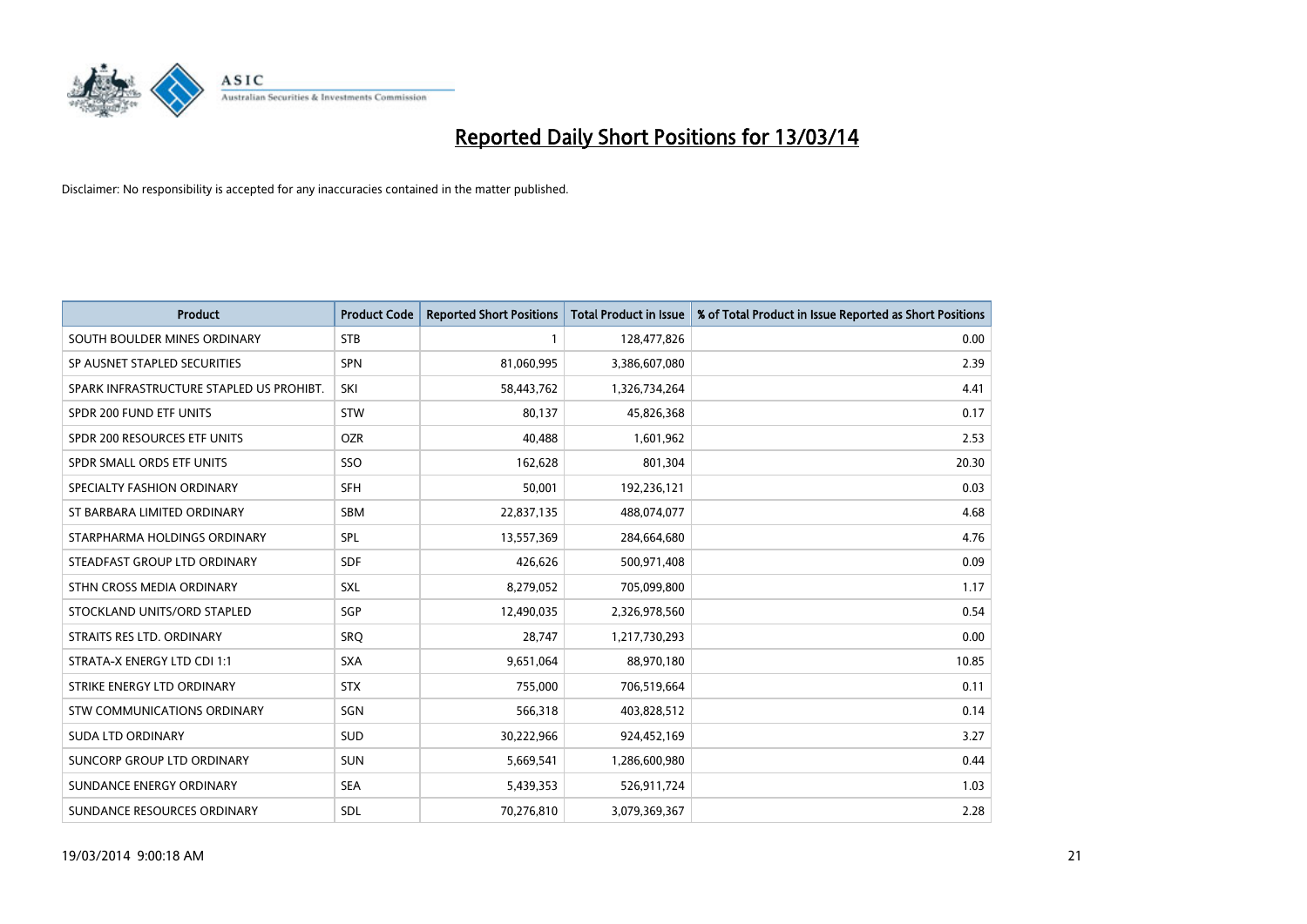

| <b>Product</b>                       | <b>Product Code</b> | <b>Reported Short Positions</b> | <b>Total Product in Issue</b> | % of Total Product in Issue Reported as Short Positions |
|--------------------------------------|---------------------|---------------------------------|-------------------------------|---------------------------------------------------------|
| SUNLAND GROUP LTD ORDINARY           | <b>SDG</b>          | 16,145                          | 181,710,087                   | 0.01                                                    |
| SUPER RET REP LTD ORDINARY           | <b>SUL</b>          | 4,551,412                       | 196,731,620                   | 2.31                                                    |
| SYD AIRPORT STAPLED US PROHIBIT.     | <b>SYD</b>          | 16,011,214                      | 2,216,216,041                 | 0.72                                                    |
| SYRAH RESOURCES ORDINARY             | <b>SYR</b>          | 4,105,653                       | 162,385,614                   | 2.53                                                    |
| <b>TABCORP HOLDINGS LTD ORDINARY</b> | <b>TAH</b>          | 20,980,565                      | 754,274,706                   | 2.78                                                    |
| TAP OIL LIMITED ORDINARY             | <b>TAP</b>          | 762,653                         | 242,237,221                   | 0.31                                                    |
| TASSAL GROUP LIMITED ORDINARY        | <b>TGR</b>          | 46,674                          | 146,507,029                   | 0.03                                                    |
| TATTS GROUP LTD ORDINARY             | <b>TTS</b>          | 12,699,602                      | 1,417,117,821                 | 0.90                                                    |
| <b>TECHNOLOGY ONE ORDINARY</b>       | <b>TNE</b>          | 3,450                           | 307,751,455                   | 0.00                                                    |
| TELECOM CORPORATION ORDINARY         | <b>TEL</b>          | 10,992,699                      | 1,824,369,462                 | 0.60                                                    |
| TELSTRA CORPORATION. ORDINARY        | <b>TLS</b>          | 10,972,571                      | 12,443,074,357                | 0.09                                                    |
| TEN NETWORK HOLDINGS ORDINARY        | <b>TEN</b>          | 137,231,638                     | 2,630,984,596                 | 5.22                                                    |
| TERANGA GOLD CORP CDI 1:1            | <b>TGZ</b>          | 502,397                         | 107,748,431                   | 0.47                                                    |
| THE REJECT SHOP ORDINARY             | <b>TRS</b>          | 1,299,214                       | 28,826,248                    | 4.51                                                    |
| THORN GROUP LIMITED ORDINARY         | <b>TGA</b>          | 285,528                         | 149,494,813                   | 0.19                                                    |
| TIGER RESOURCES ORDINARY             | <b>TGS</b>          | 109,983                         | 803,311,695                   | 0.01                                                    |
| TOLL HOLDINGS LTD ORDINARY           | <b>TOL</b>          | 32,223,900                      | 717,133,875                   | 4.49                                                    |
| TORO ENERGY LIMITED ORDINARY         | <b>TOE</b>          |                                 | 1,517,991,305                 | 0.00                                                    |
| TOX FREE SOLUTIONS ORDINARY          | <b>TOX</b>          | 2,071,417                       | 133,252,359                   | 1.55                                                    |
| TPG TELECOM LIMITED ORDINARY         | <b>TPM</b>          | 2,399,818                       | 793,808,141                   | 0.30                                                    |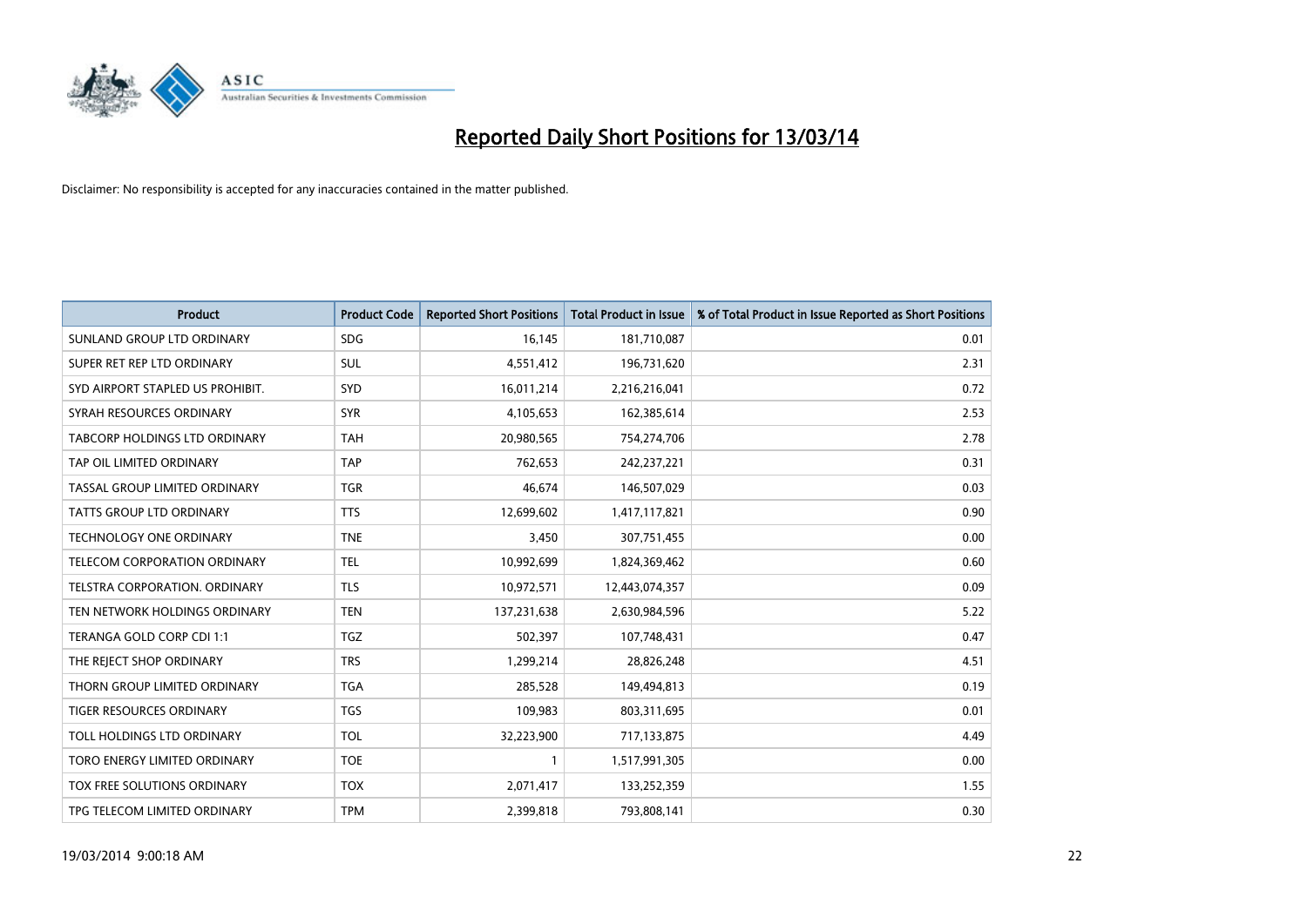

| <b>Product</b>                        | <b>Product Code</b> | <b>Reported Short Positions</b> | <b>Total Product in Issue</b> | % of Total Product in Issue Reported as Short Positions |
|---------------------------------------|---------------------|---------------------------------|-------------------------------|---------------------------------------------------------|
| <b>TRADE ME GROUP ORDINARY</b>        | <b>TME</b>          | 967,684                         | 396,548,005                   | 0.24                                                    |
| TRANSFIELD SERVICES ORDINARY          | <b>TSE</b>          | 40,482,503                      | 512,457,716                   | 7.90                                                    |
| TRANSPACIFIC INDUST, ORDINARY         | <b>TPI</b>          | 14,680,424                      | 1,578,786,704                 | 0.93                                                    |
| TRANSURBAN GROUP TRIPLE STAPLED SEC.  | <b>TCL</b>          | 5,232,673                       | 1,491,855,200                 | 0.35                                                    |
| TREASURY GROUP ORDINARY               | <b>TRG</b>          | 20,527                          | 23,070,755                    | 0.09                                                    |
| TREASURY WINE ESTATE ORDINARY         | <b>TWE</b>          | 51,488,221                      | 647,227,144                   | 7.96                                                    |
| TROY RESOURCES LTD ORDINARY           | <b>TRY</b>          | 2,677,137                       | 190,775,997                   | 1.40                                                    |
| TWENTY-FIRST FOX INC A NON-VOTING CDI | <b>FOXLV</b>        | 301,118                         | 23,159,645                    | 1.30                                                    |
| TWENTY-FIRST FOX INC B VOTING CDI     | <b>FOX</b>          | 1,640,936                       | 166,198,478                   | 0.99                                                    |
| UGL LIMITED ORDINARY                  | <b>UGL</b>          | 24,687,106                      | 166,511,240                   | 14.83                                                   |
| UXC LIMITED ORDINARY                  | <b>UXC</b>          | 2,594,133                       | 320,706,487                   | 0.81                                                    |
| <b>VEDA GROUP LTD ORDINARY</b>        | <b>VED</b>          | 14,875,334                      | 842,055,406                   | 1.77                                                    |
| VILLAGE ROADSHOW LTD ORDINARY         | <b>VRL</b>          | 771,296                         | 159,498,988                   | 0.48                                                    |
| <b>VIRGIN AUS HLDG LTD ORDINARY</b>   | VAH                 | 78,855,510                      | 3,514,825,734                 | 2.24                                                    |
| <b>VIRTUS HEALTH LTD ORDINARY</b>     | <b>VRT</b>          | 3,327,914                       | 79,586,601                    | 4.18                                                    |
| <b>VISION EYE INSTITUTE ORDINARY</b>  | <b>VEI</b>          | 170,470                         | 160,759,740                   | 0.11                                                    |
| <b>VOCATION LTD ORDINARY</b>          | <b>VET</b>          | 8,625,405                       | 200,000,000                   | 4.31                                                    |
| WATPAC LIMITED ORDINARY               | <b>WTP</b>          | 4,339                           | 184,332,526                   | 0.00                                                    |
| WEBJET LIMITED ORDINARY               | <b>WEB</b>          | 2,605,671                       | 79,397,959                    | 3.28                                                    |
| WESFARMERS LIMITED ORDINARY           | <b>WES</b>          | 5,730,088                       | 1,143,274,951                 | 0.50                                                    |